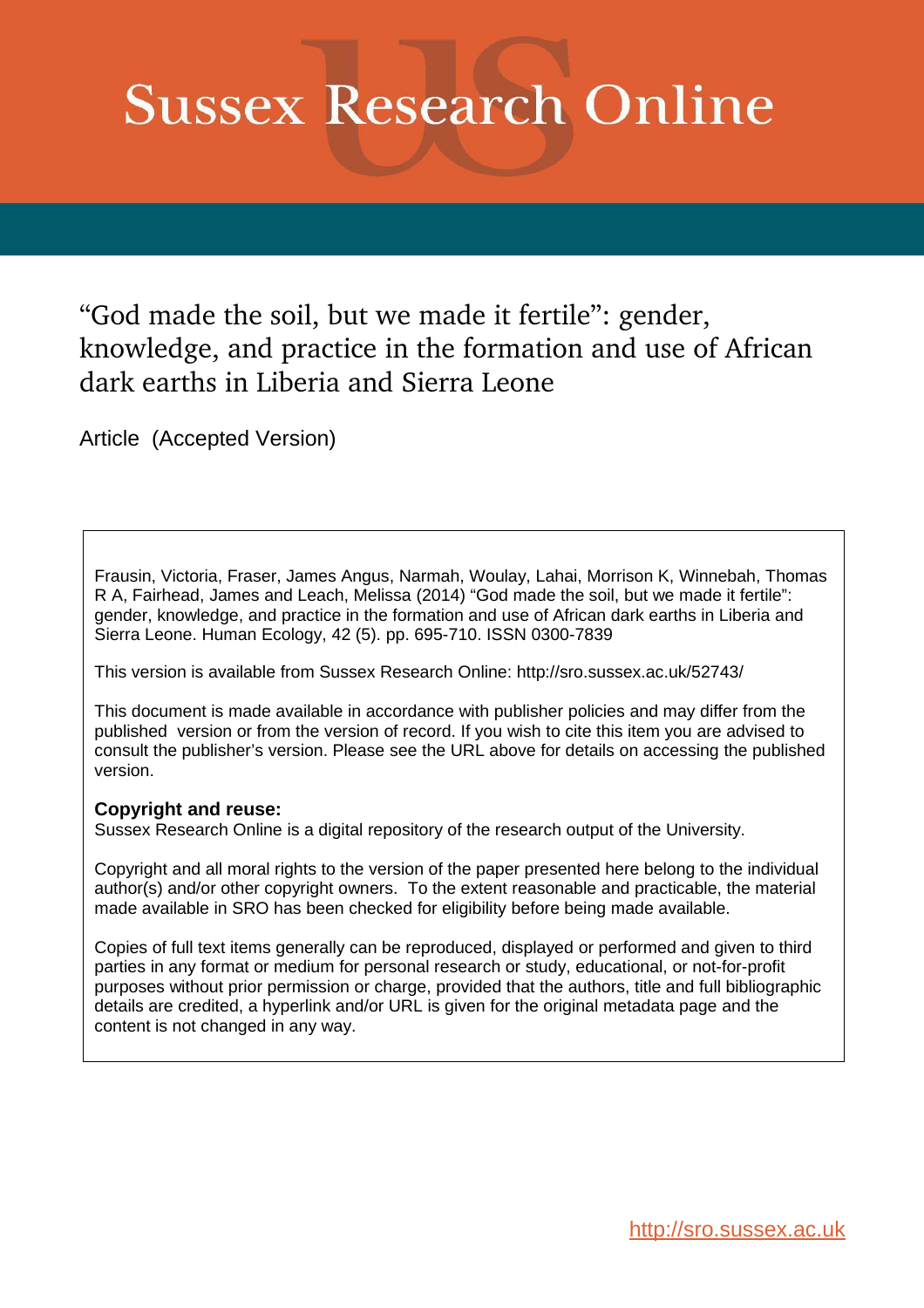| $\overline{2}$                                                 | "God made the soil, but we made it fertile": Gender, knowledge and practice in the                                                                                                                                                                                                                                                                                                                                                                                                                                                                                                                                                                                                                                                                                                                                                                                     |
|----------------------------------------------------------------|------------------------------------------------------------------------------------------------------------------------------------------------------------------------------------------------------------------------------------------------------------------------------------------------------------------------------------------------------------------------------------------------------------------------------------------------------------------------------------------------------------------------------------------------------------------------------------------------------------------------------------------------------------------------------------------------------------------------------------------------------------------------------------------------------------------------------------------------------------------------|
| 3                                                              | formation and use of African Dark Earths in Liberia and Sierra Leone.                                                                                                                                                                                                                                                                                                                                                                                                                                                                                                                                                                                                                                                                                                                                                                                                  |
|                                                                |                                                                                                                                                                                                                                                                                                                                                                                                                                                                                                                                                                                                                                                                                                                                                                                                                                                                        |
| 4<br>5<br>6                                                    | Victoria Frausin <sup>†1</sup> , James A. Fraser <sup>†*1</sup> , Woulay Narmah <sup>2</sup> , Morrison K. Lahai <sup>3</sup> , Thomas R.A.<br>Winnebah <sup>3</sup> , James Fairhead <sup>§4</sup> and Melissa Leach <sup>§5</sup>                                                                                                                                                                                                                                                                                                                                                                                                                                                                                                                                                                                                                                    |
| $\overline{7}$                                                 | <sup>†</sup> These authors share first authorship                                                                                                                                                                                                                                                                                                                                                                                                                                                                                                                                                                                                                                                                                                                                                                                                                      |
| 8                                                              | <sup>§</sup> These authors share senior authorship                                                                                                                                                                                                                                                                                                                                                                                                                                                                                                                                                                                                                                                                                                                                                                                                                     |
| 9                                                              | *Corresponding author: james.angus.fraser@gmail.com                                                                                                                                                                                                                                                                                                                                                                                                                                                                                                                                                                                                                                                                                                                                                                                                                    |
| 10<br>11                                                       | <sup>1</sup> Lancaster Environment Centre, Lancaster University, Lancaster, LA1 4YQ, United<br>Kingdom                                                                                                                                                                                                                                                                                                                                                                                                                                                                                                                                                                                                                                                                                                                                                                 |
| 12                                                             | <sup>2</sup> College of Agriculture and Forestry, University of Liberia, Capitol Hill, Monrovia, Liberia                                                                                                                                                                                                                                                                                                                                                                                                                                                                                                                                                                                                                                                                                                                                                               |
| 13<br>14                                                       | <sup>3</sup> Institute of Geography and Development Studies, School of Postgraduate Studies, Njala<br>University, Njala, Sierra Leone.                                                                                                                                                                                                                                                                                                                                                                                                                                                                                                                                                                                                                                                                                                                                 |
| 15                                                             | <sup>4</sup> Department of Anthropology, University of Sussex, Brighton, BN1 9SJ, UK                                                                                                                                                                                                                                                                                                                                                                                                                                                                                                                                                                                                                                                                                                                                                                                   |
| 16<br>17                                                       | <sup>5</sup> ESRC STEPS Centre, Institute of Development Studies, University of Sussex, Brighton,<br>BN1 9RE, UK                                                                                                                                                                                                                                                                                                                                                                                                                                                                                                                                                                                                                                                                                                                                                       |
| 18                                                             | <b>Acknowledgements:</b>                                                                                                                                                                                                                                                                                                                                                                                                                                                                                                                                                                                                                                                                                                                                                                                                                                               |
| 19<br>20<br>21<br>22<br>23<br>24<br>25<br>26<br>27<br>28<br>29 | This article draws on research funded by the UK Economic and Social Research Council<br>(ESRC) through the grant 'Anthropogenic dark earths in Africa?' to Sussex University, and<br>the 'Biochar' project of the ESRC STEPS (Social, Technological and Environmental<br>Pathways to Sustainability) Centre, and we gratefully acknowledge this financial support.<br>Thanks are also due to the townspeople of Wenwuta, Mapuma, Buma and Yanihun; to Hans-<br>Peter Mueller and the Welthungerhilfe/Food Security and Economic Development project in<br>Sierra Leone and to Jeanette Carter of the University of Monrovia, Liberia for their assistance<br>and support. We thank Moussa Diabaté, Pépé Beavogui and Kaman Guilavogui of IRAG,<br>CRA, Seredou, Guinea and Carel Jonkind, of Wageningen University for assistance in plant<br>and tree identification. |
| 30                                                             | <b>Abstract</b>                                                                                                                                                                                                                                                                                                                                                                                                                                                                                                                                                                                                                                                                                                                                                                                                                                                        |

- 31 This paper fills a significant knowledge gap by describing the West African farming practices
- 32 and knowledge that lead to the formation of carbon-rich high-fertility African Dark Earths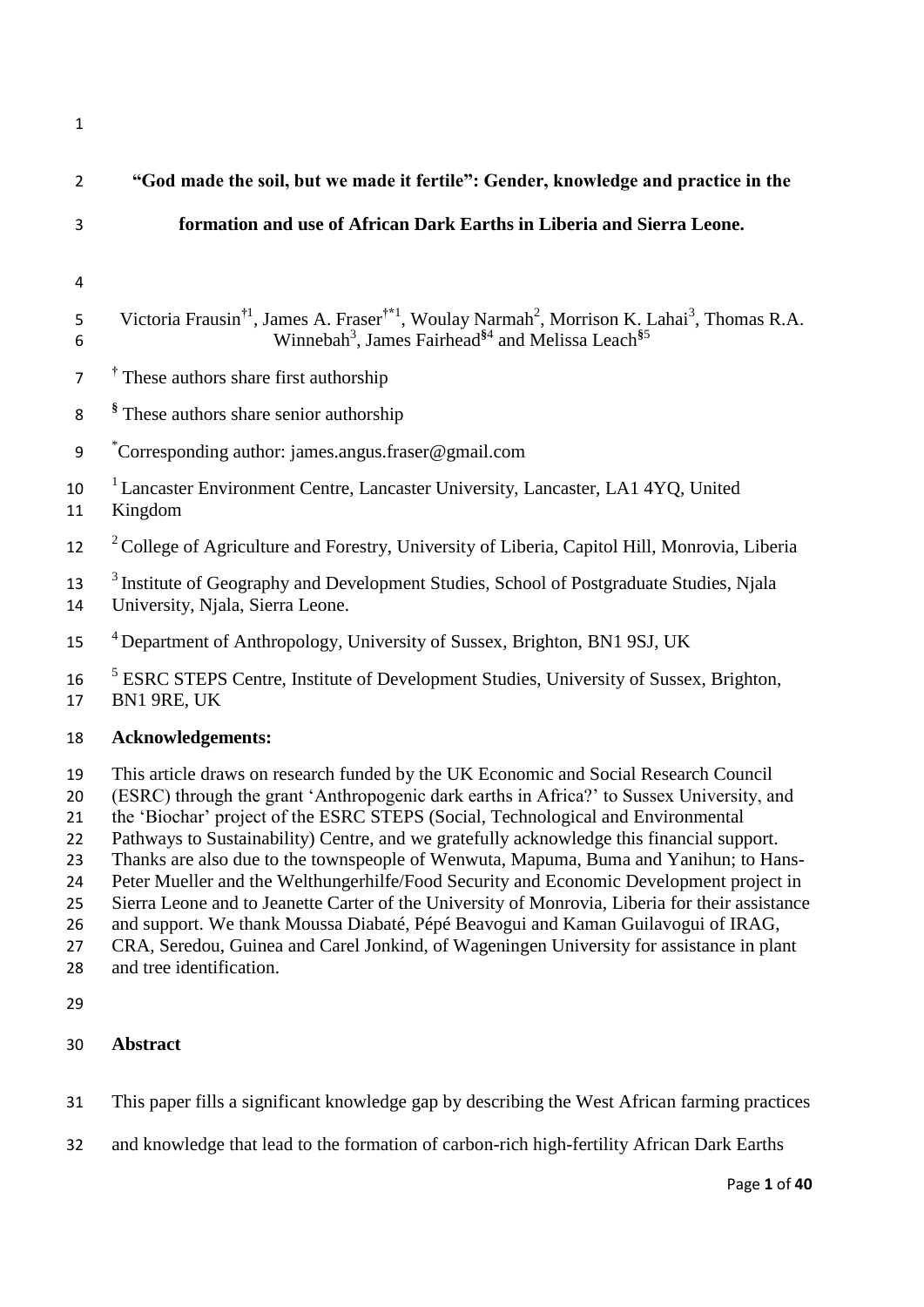(AfDE) – human-made soils analogous to Amazonian terra preta - yet subject to continuing production and use. Gender relations and women's roles are central to how these soils are produced and used. We develop a gendered political ecology perspective through social and ecological field studies in Liberia and Sierra Leone. We detail how AfDE formation and associated knowledge is gender-differentiated; the central roles of women's deposition of charred organic materials from cooking, oil palm processing and potash production in producing AfDE, and the gendered dynamics of AfDE use and distribution in the landscape. Different species are cultivated in AfDE compared to non-anthropogenic soils, and AfDE are differentially valued by women and men for horticultural and tree crops. The spatial distribution of AfDE across the landscape reflects shifting household, marriage and settlement practices. Gender relations, subjectivities and interdependencies, and the ecology of soils and landscapes, mutually shape one another. National policy makers and NGOs (such as Care and Rainforest Alliance) planning or managing agricultural carbon projects in West Africa should attend to the knowledge and practices of Loma and Mende women and men who have made and cultivated carbon-rich anthropogenic soils in the region for generations. **Keywords: Liberia; Sierra Leone; agriculture; terra preta; biochar INTRODUCTION** 

Page **2** of **40** Our research in the forest and forest-savanna transition zones of Liberia, Sierra Leone, Guinea and Ghana has revealed the widespread presence of carbon-rich high-fertility African Dark Earths (AfDE) - analogous to Amazonian terra preta - yet subject to continuing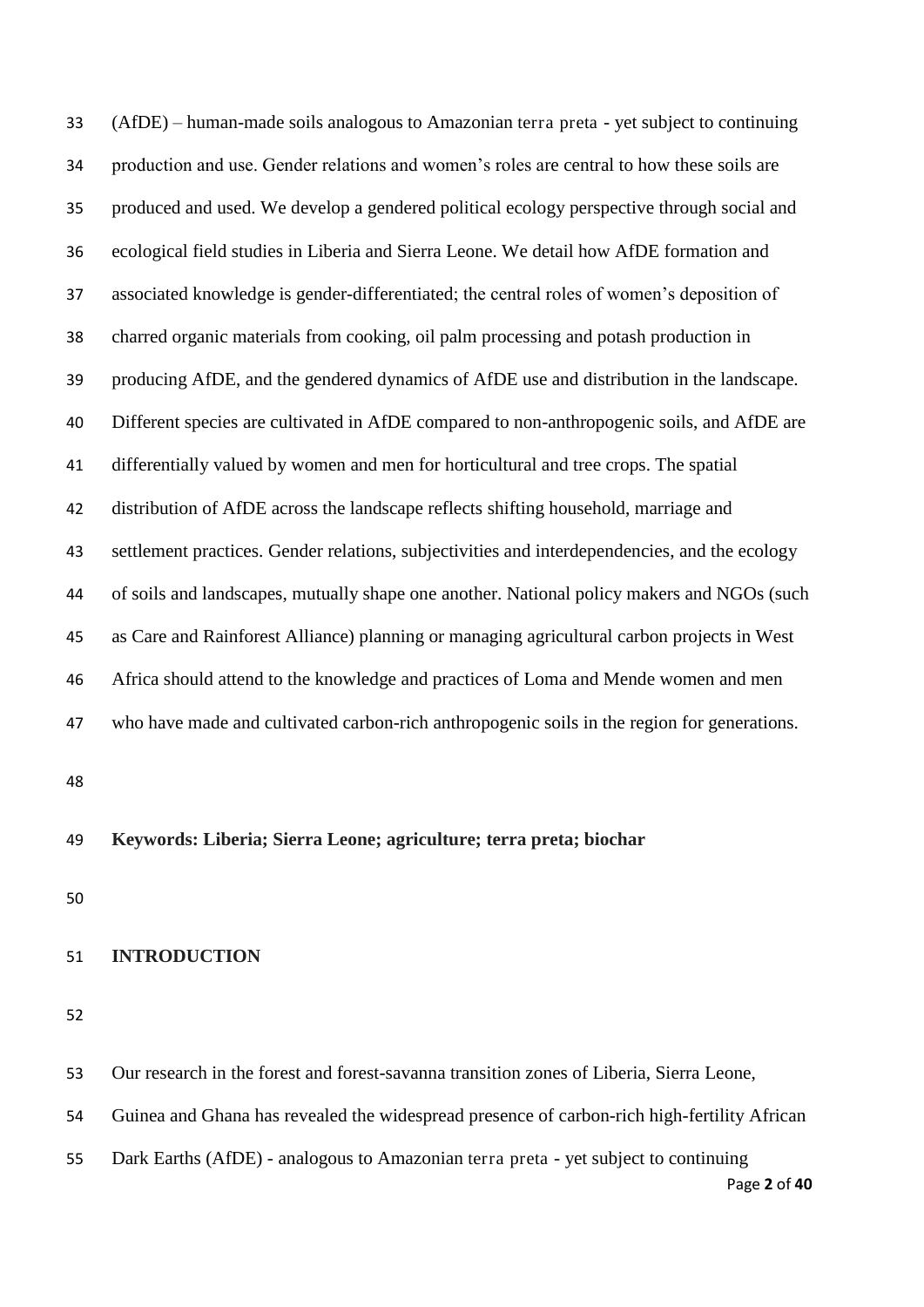production and use (UNPUBLISHED – SUBMITTED TO NATURE). The research presented in this paper seeks to fill a significant knowledge gap by investigating the practices that contribute to AfDE formation, the ways in which people perceive AfDE within broader agro-ecologies, and the social context in which anthropogenic soil formation takes place. When we asked as to the provenance of the anthropogenic soils that we found occurring throughout the landscapes they inhabit, Loma people of NW Liberia frequently said that "God made the soil, but we made it fertile" This statement expresses a common understanding across the Upper Guinea region of West Africa that farming and everyday human activities can upgrade soils into highly-valued states of enhanced productivity. Such soils have not featured in soil science and ethnopedological literature to date [\(Barrera-Bassols](#page-31-0) et al.[, 2003\)](#page-31-0) but are suggested in archaeological literatures [\(Bailey, 1999\)](#page-31-1). Only particular activities and certain people produce AfDE however, and these soils are used by different people in different ways. In particular, and as this paper explores, the production and use of African Dark Earths are highly differentiated by gender. This paper takes a gendered political ecology approach to understanding the hitherto unappreciated ecological knowledge and practice surrounding the formation and use of these soils.

 The interrelationships between gender, environment and ecology are the focus of a multi-disciplinary research field, extending from geography to cultural and political ecology, anthropology and development studies. From an early focus on 'women and nature' [\(Shiva,](#page-32-0)  [1989;](#page-32-0) Mies et al.[, 1993\)](#page-32-1), research moved to address gender divisions and relations in environmental roles – including labour, resource access and control, and the use of spaces and products [\(Agarwal, 1992;](#page-31-2) [Rocheleau](#page-32-2) et al., 1996; Green et al.[, 1998\)](#page-31-3). Gendered activities, taskscapes [\(c.f. Ingold, 1993\)](#page-31-4) and the 'micro political economy of gendered resource use' [\(Leach, 1994\)](#page-32-3) shape landscapes and environments [\(Schroeder, 1999\)](#page-32-4). The sub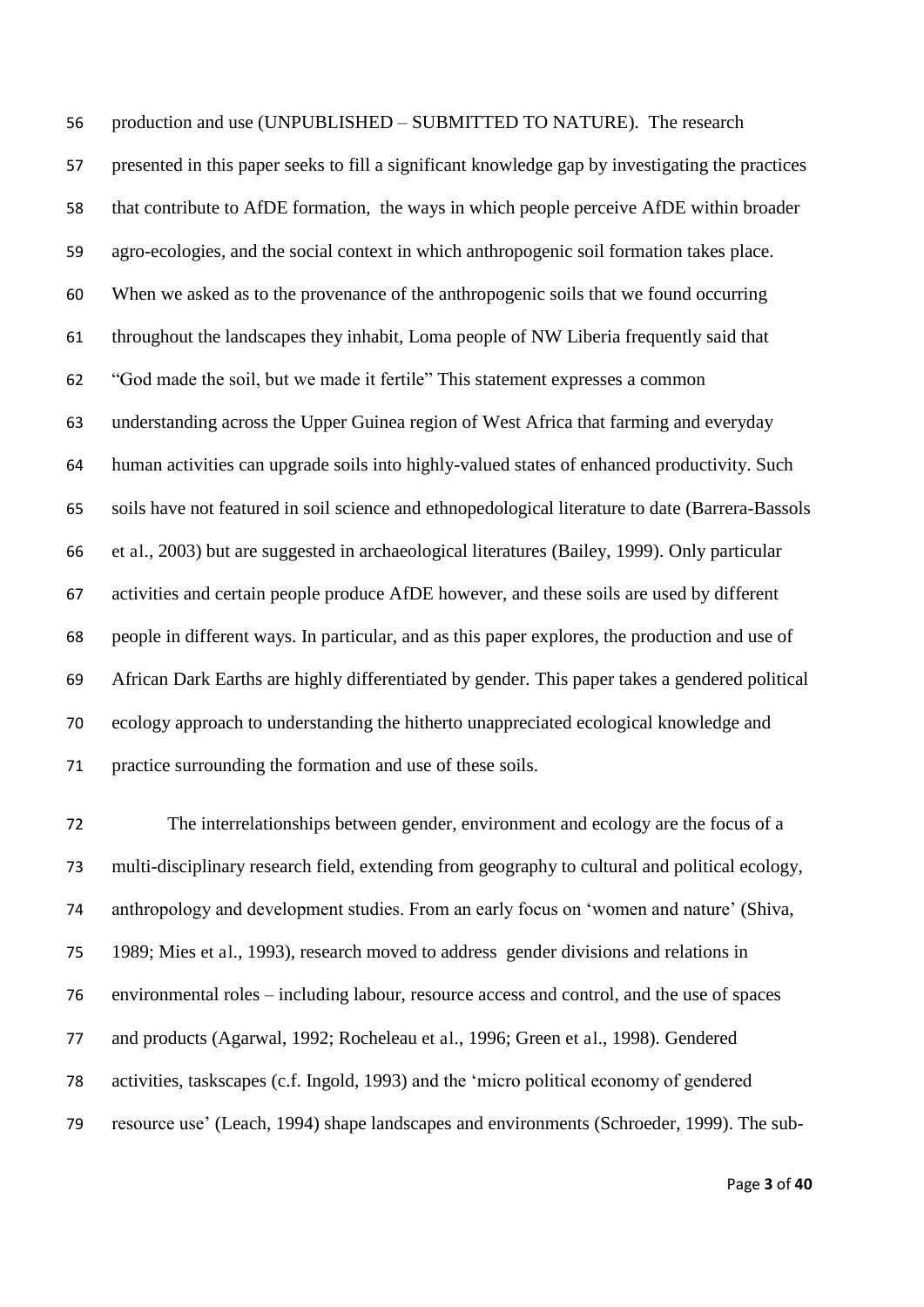field of feminist political ecology emphasises the significance of gendered forms of environmental knowledge and power, as well as the interactions between local, intra- community processes and those extending up to global scales [\(Thomas-Slayter](#page-32-5) et al., 1995; [Rocheleau](#page-32-2) et al., 1996; [Hovorka, 2006;](#page-31-5) Elmhirst et al.[, 2008; see also themed issues on](#page-31-6)  [feminist political ecology in Gender, Place & Culture \(16,4,2009\), and Geoforum](#page-31-6)  [\(42,2,2011\)\)](#page-31-6). In this work and elsewhere, it becomes clear not only that gender relations are implicated in the shaping of environments but that also, reciprocally, environmental practices and struggles shape the nature of gender relations (and are even constitutive of gender). Gendered subjectivities and identities – and those that cross-cut them (such as age and ethnicity) – are performed, instantiated, embedded and contested through people's actions in experiencing, creating and using environments [\(Leach, 1994;](#page-32-3) [Nightingale, 2006;](#page-32-6) [Sultana,](#page-32-7)  [2009\)](#page-32-7).

 This article draws on these theoretical perspectives, captured in Hawkins and Ojeda's [\(2011:250\)](#page-31-7) call for more studies of the 'entangled processes of the production of nature and subjectification/subjection as this relates to gendered roles, landscapes, bodies, livelihood strategies...'. Like them, we are interested in 'the production of gendered environments and the gendered subjectivities they produce' (ibid). However, we are also interested in the detailed ecology of these entanglements [\(see Barad, 2007\)](#page-31-8). In their emphasis on social and political dimensions of environmental access, use and struggle, works in political ecology – feminist or otherwise - have paid relatively less attention to biophysical processes, technological applications and their material effects on landscapes [\(Walker, 2005\)](#page-32-8). Notwithstanding sometimes heated debate about the origins, extent and seriousness of this apparent neglect of ecology in political ecology [\(Vayda](#page-32-9) et al., 1999; Peet et al.[, 2004;](#page-32-10) [Walker, 2005\)](#page-32-8), there are growing calls for studies that genuinely interweave analysis of social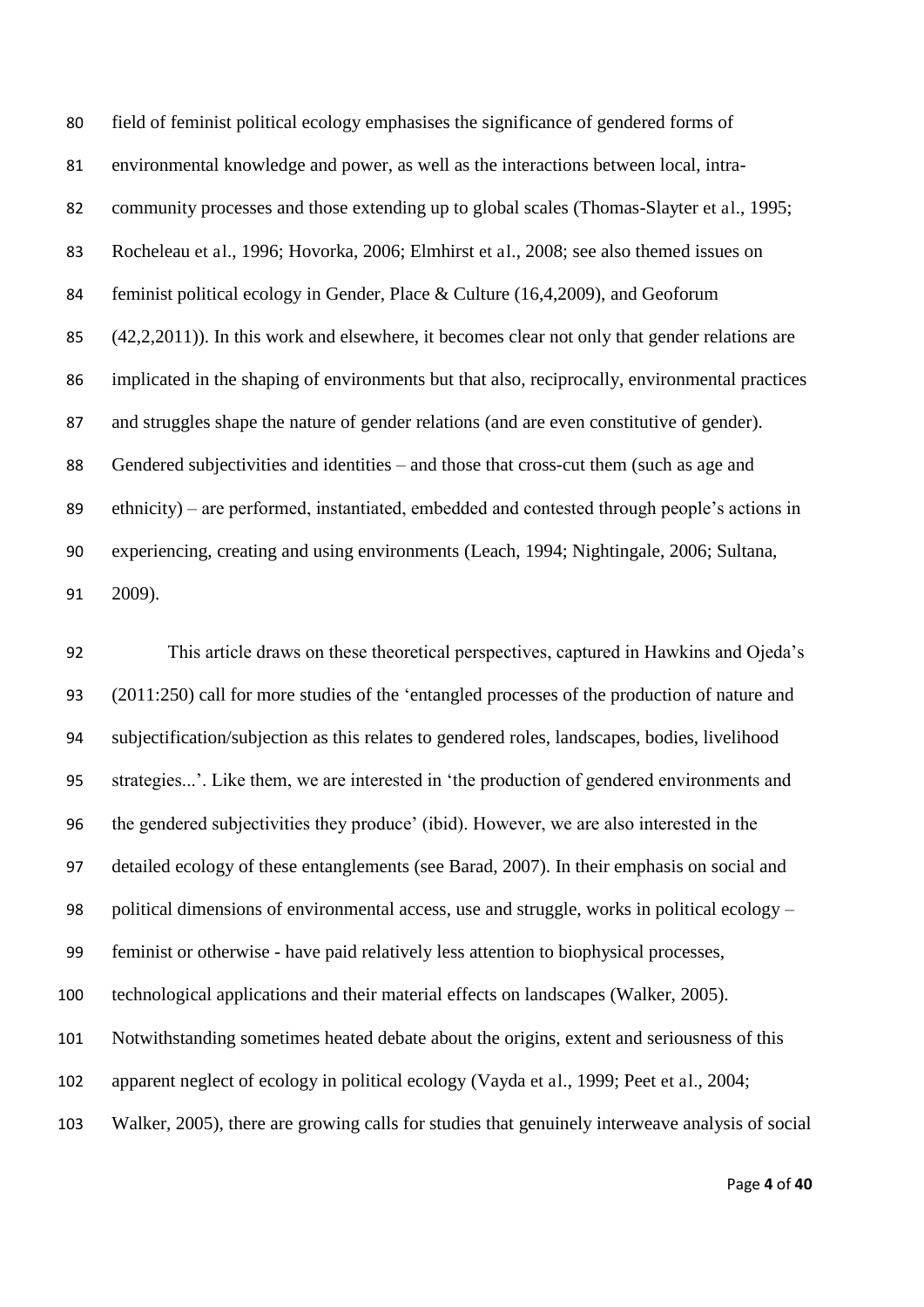relations and biophysical/technological processes, equilibrial and non-equilibrial, to show how these mutually shape each other in the constitution of landscapes [\(Scoones, 1999;](#page-32-11) [Zimmerer](#page-33-0) et al., 2003; [Walker, 2005\)](#page-32-8). Such a materially and ecologically-grounded political ecology can be informed by both 'expert' natural science and local and 'indigenous' forms of knowledge, attending to the convergences and contestations between them [\(Forsyth, 2003;](#page-31-9) [Sillitoe, 2007;](#page-32-12) Leach et al.[, 2010\)](#page-32-13).

 With this broad aim we explore three interrelated dimensions of the gendered political ecology of African terra preta analogues. First, we address knowledge dimensions, addressing how local people distinguish and understand the qualities of AfDEs in relation to other soils, how such knowledge is gender-differentiated, and the significance of such "ethnopedological" [\(Barrera-Bassols](#page-31-0) et al., 2003) knowledge in relation to more formal scientific understandings. Second, we address gender relations in the formation of AfDE. We show how the practices and technologies that produce AfDE are embedded in gendered domains of work and household provisioning, and the central roles of women's production and deposition of charred organic materials from cooking, oil palm processing and potash production. Third, we explore the gendered dynamics of AfDE use and distribution in the landscape. We show that AfDE are differentially valued and cultivated by women and men for horticultural and tree crops, and examine the differences in species that are cultivated in AfDE compared to non-anthropogenic soils. Where AfDE form and who uses them depend on intra-household and tenure relations, themselves shaped by broader marriage and settlement practices in the context of a shifting political economy. Understanding these dynamics is central to appreciating the wide spatial distribution of AfDE across the landscape, and the pattern of continuity and change in their temporality. In turn, AfDE and the broader landscapes in which they are embedded constantly re-invoke in everyday life the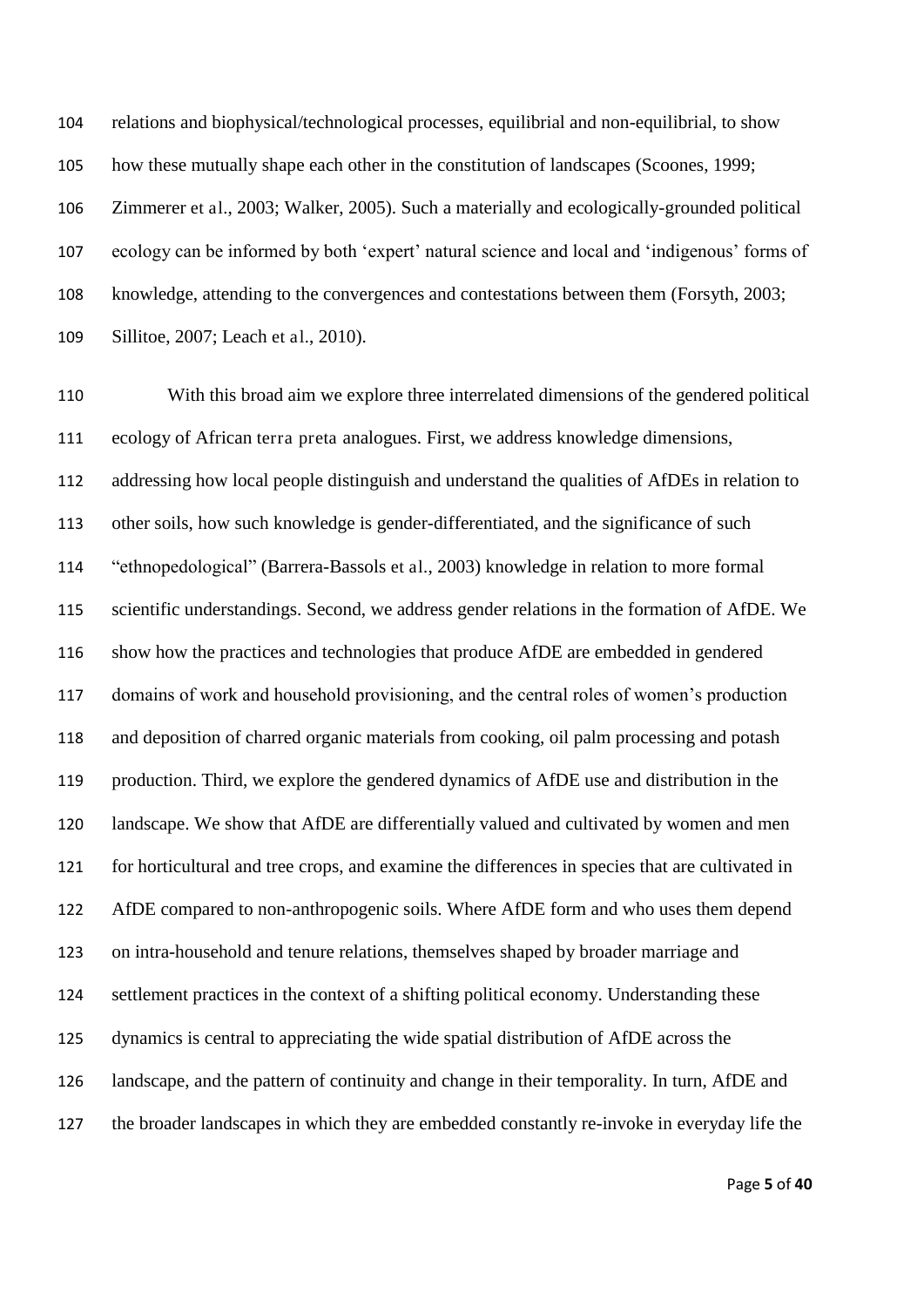social structures and meanings that shape gender, age and status relationships and subjectivities in this region.

#### **Methods**

 The detailed, village-based case studies on which this paper draws forms part of wider social/soil science investigations in their respective countries (one year in Liberia, 6 months in Sierra Leone). In Liberia, in a regional survey in Gbarpolu, Bong, Lofa and Nimba counties, we identified African terra preta analogues at 134 locations, with dozens more reported. While no such survey was conducted in Sierra Leone, preliminary observations suggest that AfDE are as widespread there as in Liberia.

 In Liberia, our case study was centred on the town of Wenwuta, a Loma settlement in Southern Zorzor district, Lofa county, NW Liberia (Figure 1), the satellite villages surrounding it, and southern Zorzor district more broadly. This region provided a unique opportunity to examine AfDE formation since it is characterised by a high degree of cultural continuity when compared to other regions of NW Liberia. Wenwuta is an old settlement, around 2ha in size with a ring of AfDE up to 1.80 meter deep within and around it. Written accounts confirm that this town was thriving and four times its current size in the mid- nineteenth century (Fairhead et al.[, 2003:132\)](#page-31-10). In Sierra Leone, our case study focused on three Mende settlements in Pujehun, Kenema and Bo districts in the SE of the country, which were chosen at random from within the area covered by a rural development project working in the region. We obtained prior permission to conduct the research from all informants interviewed, regional leaders, and officials of the Governments of Liberia and Sierra Leone.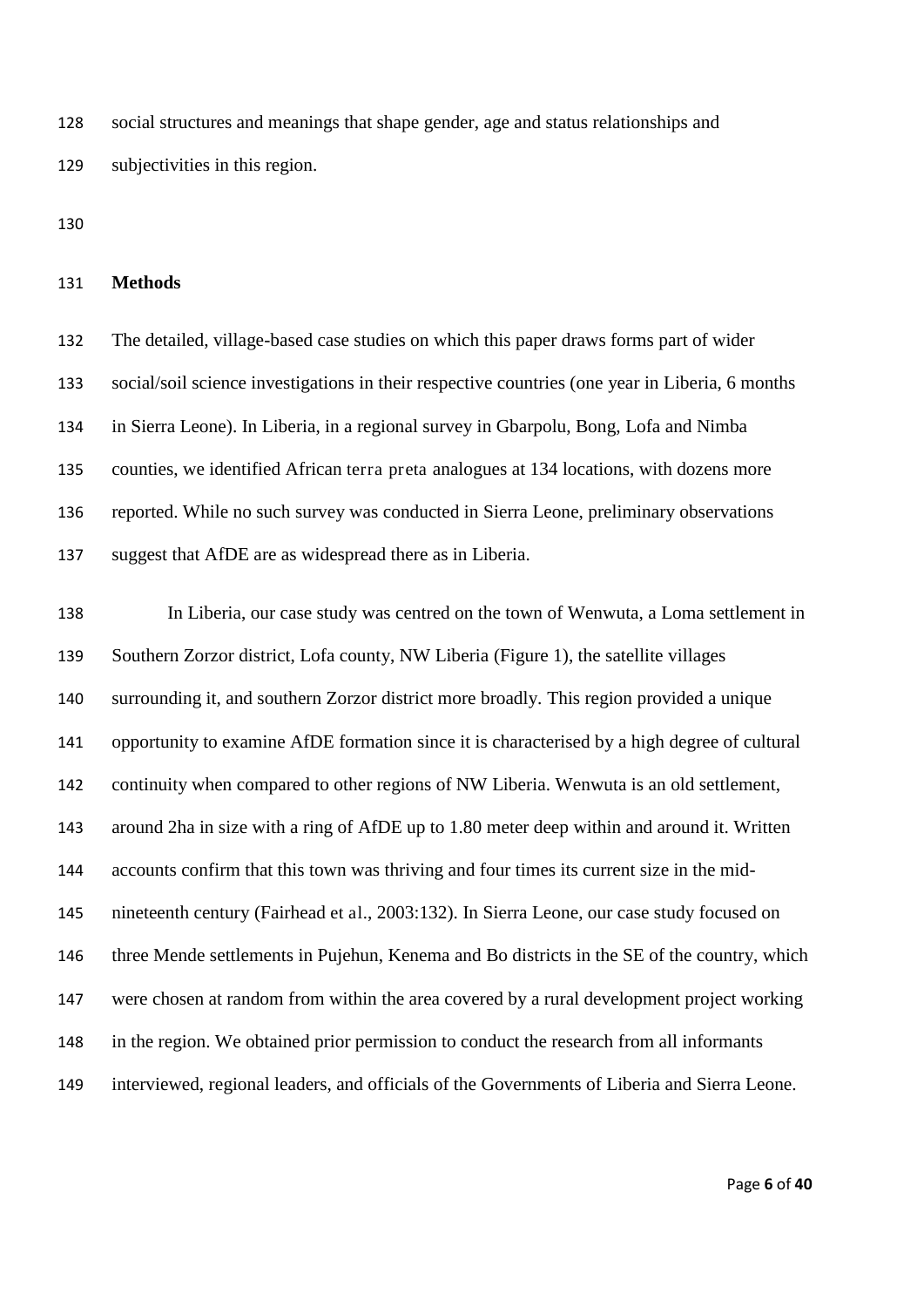We used unstructured and semi-structured interviews, focus group discussions, participant observation and to transect walks to discern in depth local knowledge, intra- household dynamics of AfDE tenure and use, and practices involved in AfDE formation, including the detail of technical practices and their effects in both Liberia and Sierra Leone. These methods were contextualised within in-depth ethnography, observation and informal conversations during long-term residence in Wenwuta (Frausin, Fraser, Narmah), and long- term-research and project-related engagements in Sierra Leone (Leach, Winnebah, Lahai). In all categories of data collection we sought to balance numbers of male and female informants, apart from in the participant observation and surveying of leaves used for making soup and materials for potash production, where after discovering that men had limited knowledge and interest in this domain, we focused on women and adolescent girl informants.

 In order to quantify perceptions of crop cultivation in different soils, we conducted a freelisting exercise [\(a type of cultural domain analysis, see Bernard, 2006:301-305\)](#page-31-11) in Liberia with 116 individuals that were randomly selected after conducting censuses at Wenwuta, surrounding villages, and at the town of Borkeza (Table 1). These other locations were selected because of the presence of significant amounts of AfDE and a long history of its cultivation. We asked each individual 3 questions in Loma: which crops do you plant in AfDE? Which crops do you plant in the red soils of the uplands? Which crops do you plant in the soils of the lowlands? We also conducted a freelisting of fuelwood species amongst men and women in fifteen randomly chosen households in Wenwuta, who were asked, "Which kind of wood do you use to make fires." In each freelisting, responses to each question were recorded in rank order. We then calculated the salience of each crop in each type of soil using the following algorithm

173  $S = F / (N * mP)$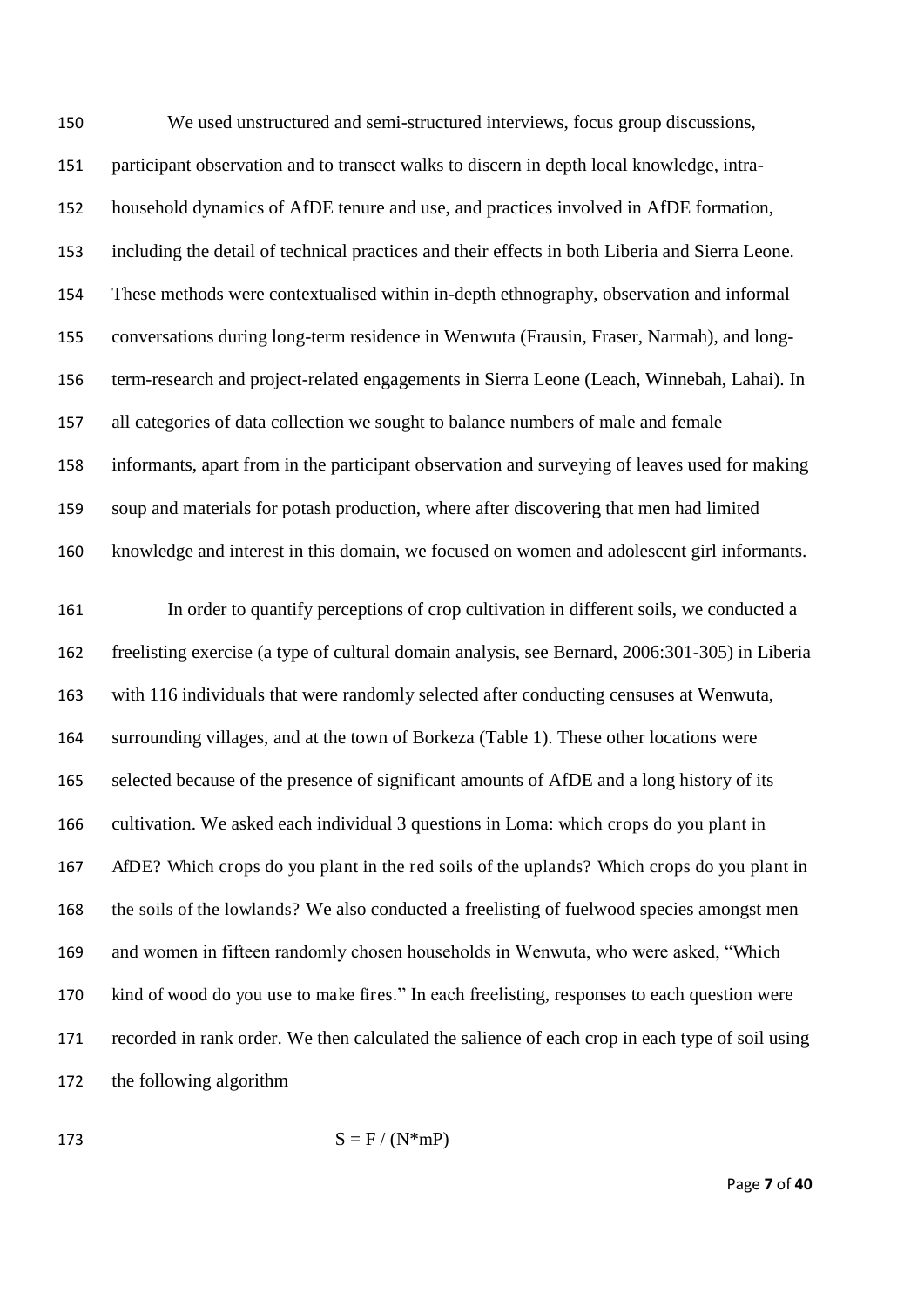174 where:  $S =$  salience index,  $F =$  frequency (# of people who cited the variety) N = number of 175 people interviewed,  $mP = \text{mean}$  "position" (or mean "rank" of the species) [\(Sutrop, 2001\)](#page-32-14). Plants and trees were identified by regional specialists (see acknowledgements) and checked at [http://www.tropicos.org/.](http://www.tropicos.org/)

 Data from the case study Loma settlements of Wenwuta, NW Liberia and Mende settlements of SE Sierra Leone are primarily used in our analysis of gendered work and technical practices, and landscape patterns. The data from each country complement and compare with one another. The cases share broad agro-ecological similarities. The geomorphology of the landscape is characterized by low rolling hills that form a toposequence or soil catena – a hill to valley continuum – within which three major physio- hydrographic positions are distinguished by their source of water for cultivation and soil typology. These are pluvial (hilltop, cultivation reliant on precipitation), phreatic (hillside, groundwater from high water table) and fluxial (valley bottom water from surface flow, i.e. run-on and flooding by streams). Natural soils at the top of the toposequence are typically infertile and highly leached Oxisols or Ultisols, whilst those towards the bottom are more fertile Inceptisols and Entisols [\(Andriesse](#page-31-12) et al., 1991). In West Africa, a distinction is typically made between shifting rice cropping systems in the uplands and permanent, wet rice cropping systems in the lowlands [\(Richards, 1985\)](#page-32-15). Rice fields often cut across these environments however, as farmers cultivate spaces that combine different toposequence positions; targeting specific crops to different areas (i.e. if a small area of valley bottom is available, more nutrient demanding crops such as banana and eddoe are often planted there). After harvest, in the second and even third years, fields are replanted with groundnut, beans and manioc [\(Leach, 1994\)](#page-32-3). Loma and Mende are related languages within the south-west Mande group, and those speaking them share many common features of social and political

Page **8** of **40**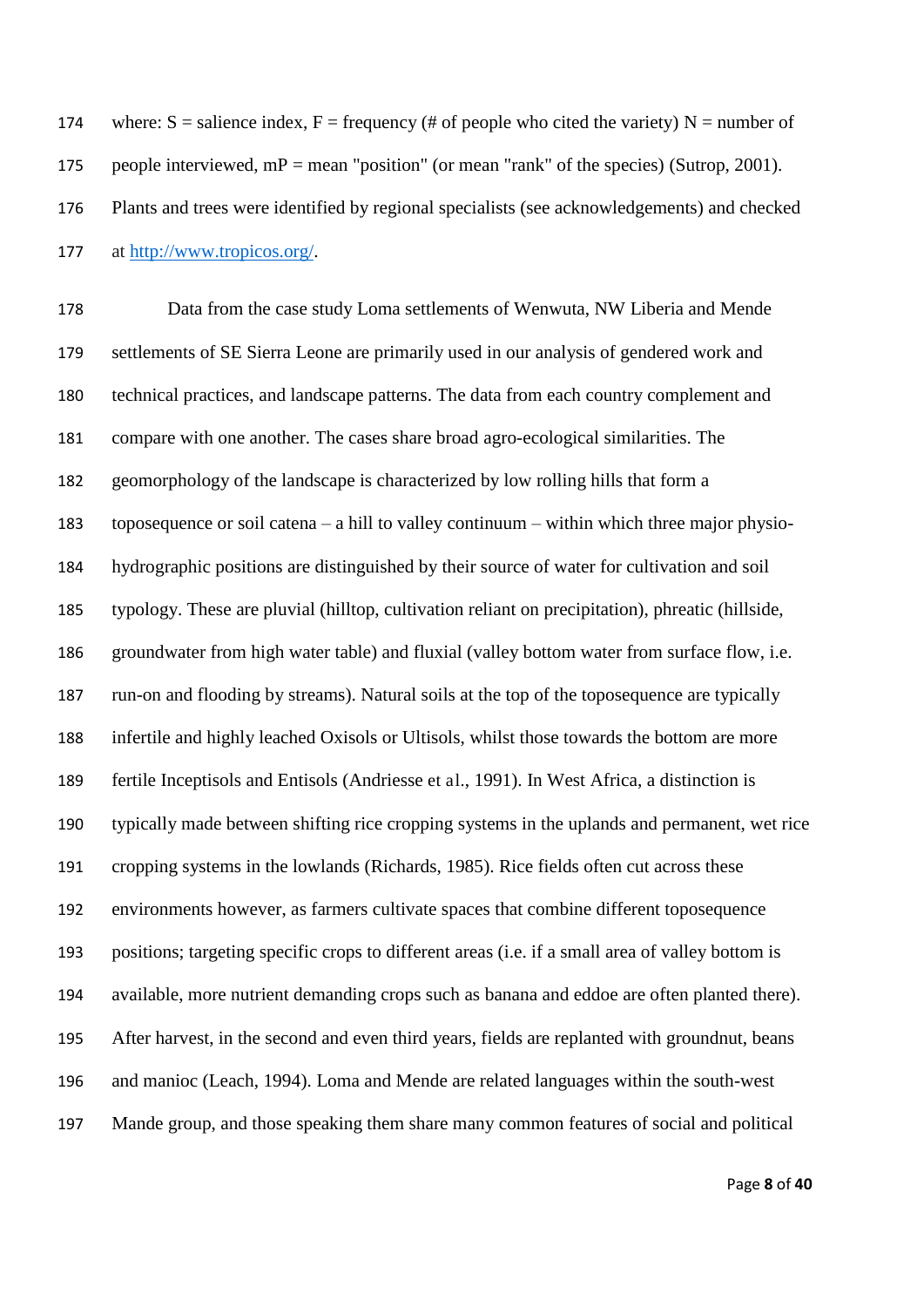organisation structured around the relations between landowning and late coming patrilineages, the importance of matrilateral marriage and social ties, the significance of age and gender in structuring labour and tenure relations, and the power of gender-specific initiation societies [\(Leopold, 1991;](#page-32-16) [Leach, 1994;](#page-32-3) [Ferme, 2001\)](#page-31-13). Drawing these cases together reinforces appreciation of the interrelationships between gender relations, ecology and AfDE in a landscape patterning that extends beyond any single community to a wider social-environmental region.

### **Local soil knowledge, AfDE and Gender**

 People in both our Liberian and Sierra Leonean study sites – and indeed in neighbouring areas of Guinea (Leach et al.[, 1995;](#page-32-17) [Fairhead](#page-31-14) et al., 1996) distinguish between soils that are 'natural' (usually describing them as created by God), and those transformed by their own activities. In contrast with dominant perspectives in scientific literature which assume that people only degrade natural soils, local knowledge and practice here importantly encompass transformations that 'upgrade' soils (upgraded at least from the perspective of the human farmer), rendering them more fertile and productive. Here we refer to transformations that convert the 'red' soils that are most widespread in this agro-ecological region to 'black' soils, a subset of which are AfDE. In this respect, local understandings and ethnopedological knowledge are commensurable with less mainstream areas of science that are beginning to recognise the soil-upgrading effects of adding char, whether in work on terra preta in the Amazon [\(Schmidt, 2010\)](#page-32-18), or in recent research on biochar [\(Lehmann](#page-32-19) et al., 2009) – for instance in conservation agriculture in Zambia [\(Sparrevik](#page-32-20) et al., 2012), cookstoves in Kenya [\(Whitman](#page-33-1) et al., 2011); and on how biochar relates to bioenergy cropping systems [\(McCormack](#page-32-21) et al., 2013) and its relationship to plant productivity and nutrient cycling [\(Biederman](#page-31-15) et al., 2013). Existing ethnopedological studies have largely ignored these issues

Page **9** of **40**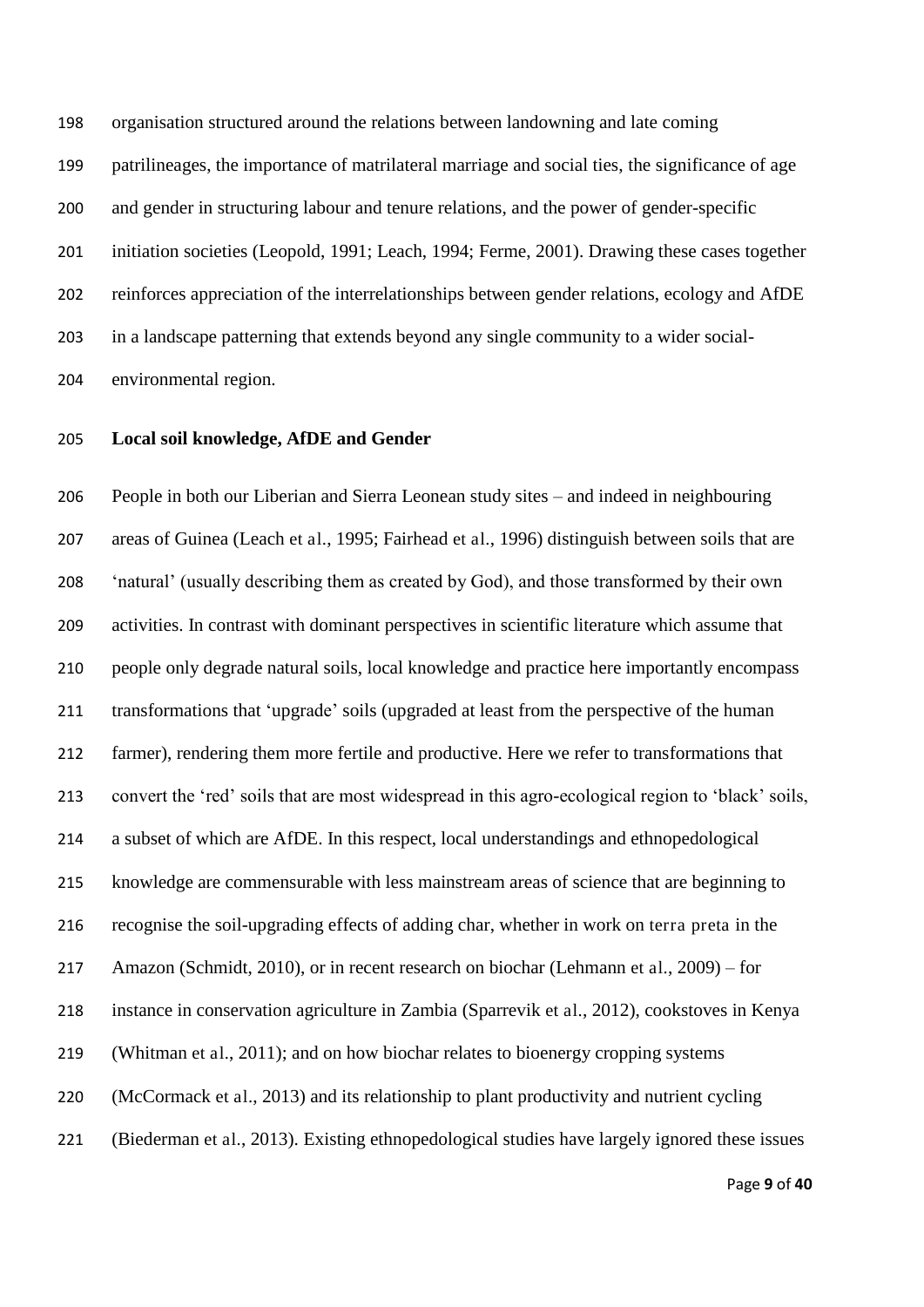[\(Fairhead](#page-31-16) et al., 2012) but as we show here, Loma and Mende understandings offer rich and nuanced accounts of soil processes that, like other areas of indigenous knowledge (e.g. folk- taxonomies) are compatible with the scientific categories [\(Berlin, 1992;](#page-31-17) [Atran, 1993\)](#page-31-18) while also extending beyond them.

 When asked "what kinds of soils are there here?" people invariably reply that there are red and black soils, sometimes adding white soils as a third category. More detailed and repeated questioning confirms the salience of such broad categorisation of soils into three overarching "colours" across the region, reflecting the primacy of red, black and white colours in Mande languages. An ethnopedological study in the humid tropical region of Côte d'Ivoire similarly noted that people distinguish, dark, light and red soils [\(Birmingham, 2003\)](#page-31-19). The terms plole-gee/porlei (black soil in Loma and Mende respectively) and plogba- gee/porgboi (red soil in Loma and Mende) have diverse meanings, and there are sub- categories within each reflecting variations in topography, ecology and land use history (see table 2). However, people associate certain overarching spatial and productive qualities with each. Red soil is the typical soil that is found "all over," as villagers put it, and that most cultivation of upland rice – the region's staple crop - takes place on. Black soil tends to be seen as more fertile, and this fertility comes from the presence of "dirt" (Loma kavar, Mende kawewe) in the soil. Black soil is not found all over, but is limited to places where it has been created. This can be by natural agencies – for instance Wenwuta villagers attribute the fertile black soils in lowland areas (kakebete) to erosion washing leaves and dirt down into them, and some areas of black soil under high forest to leaf decomposition. In addition, the origins of this dirt - that is seen to cause the soil to turn black - can be anthropogenic. This is the case, in particular, for places where people have thrown rubbish, organic waste and ash and char. The resulting soils are distinguished in Loma as tulupole – tulu [where you throw dirt]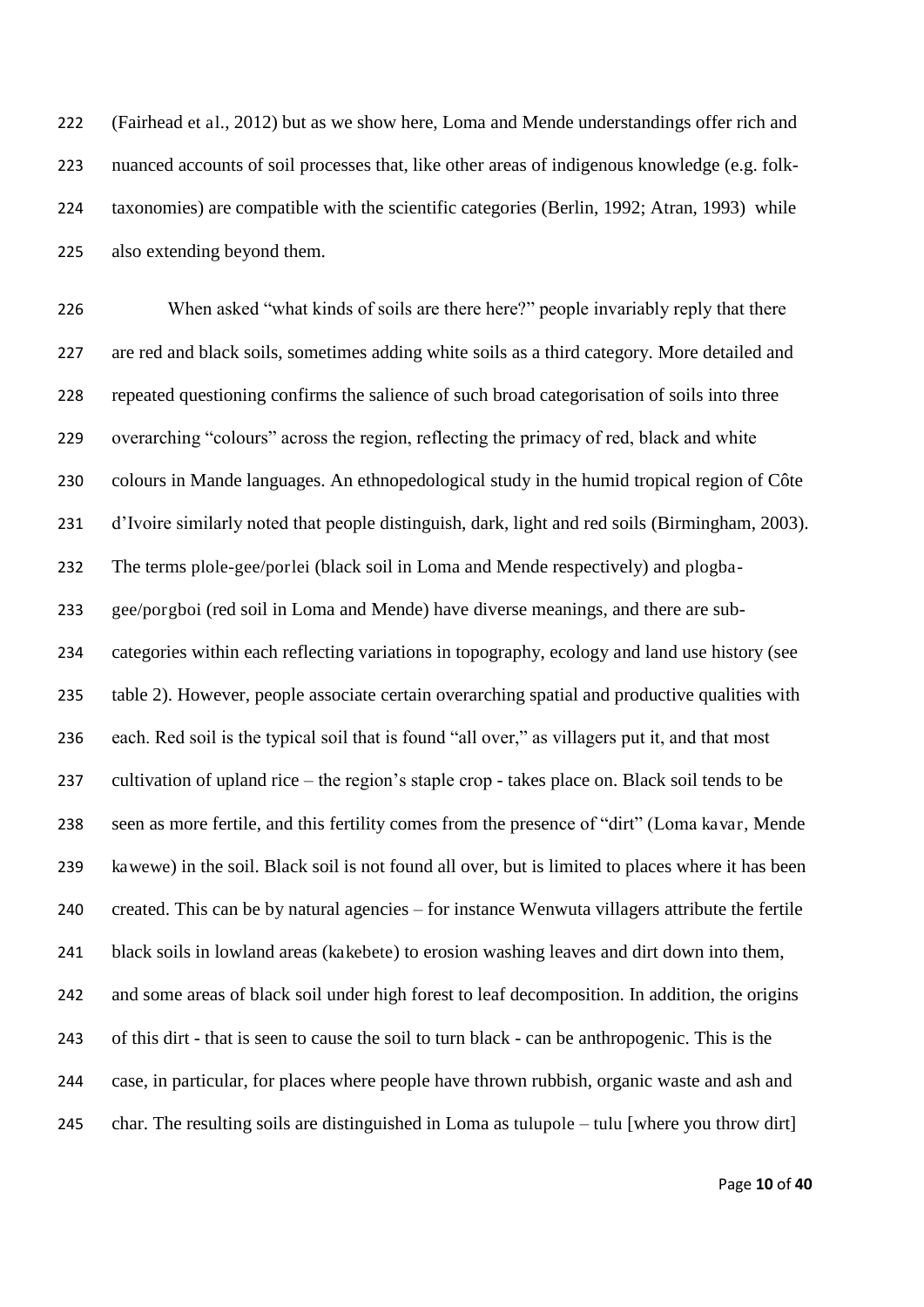pole [soil] - dump site soil, and in Mende as kawei [dumpsite]. Such terms are the local 247 equivalents of AfDE. They identify soils by the activities that produce them, in a way that extends beyond and adds valuably to the more static categorisations of soil science.

 People recognise the significance of charred material from vegetation amongst the waste in rendering such soils black, and in this respect identify different degrees of blackness. For instance, some villagers in our Liberian study site acknowledged that the fallow burning carried out for upland rice cultivation also created black soils in field sites but that these are distinct from AfDE in that they exhibit only a surface layer (<10cm) overlying red soil, rather than being black to a depth of (30cm>1m80cm) as dumpsite black soils are. In Sierra Leone, villagers distinguish black soils (porlei) from 'very' or 'black black' soils (porleilei), describing the latter as a deeper black in colour, more fine grained and fertile, and with distinct soil organisms. Established dumpsite soils (AfDE) are porleilei, with porlei seemingly understood as an intermediate, transitional stage in AfDE formation.

 As we describe in the following sections, AfDE form around settlements and farm kitchens through a variety of everyday activities that involve people dumping organic waste, ash and char. AfDE are also associated with old abandoned settlements, where ancestors carried out similar practices. These are referred to as tomboi in Mende and pulugizi in Liberia. In Liberian English the term is 'old town spots'. Thus, a further form of categorisation in local ethnopedology distinguishes soils by the historical processes that created them. Human and non-human action may also be seen to combine in creating areas of black soil, which is recognised to happen, for instance, in towns on hills, where people make soils fertile, but that fertility is spread down the hill by erosion.

 At a broad level, these soil categorisations are common amongst villagers, men and women, elders and youth. Yet in both our study areas, it is women who speak most

#### Page **11** of **40**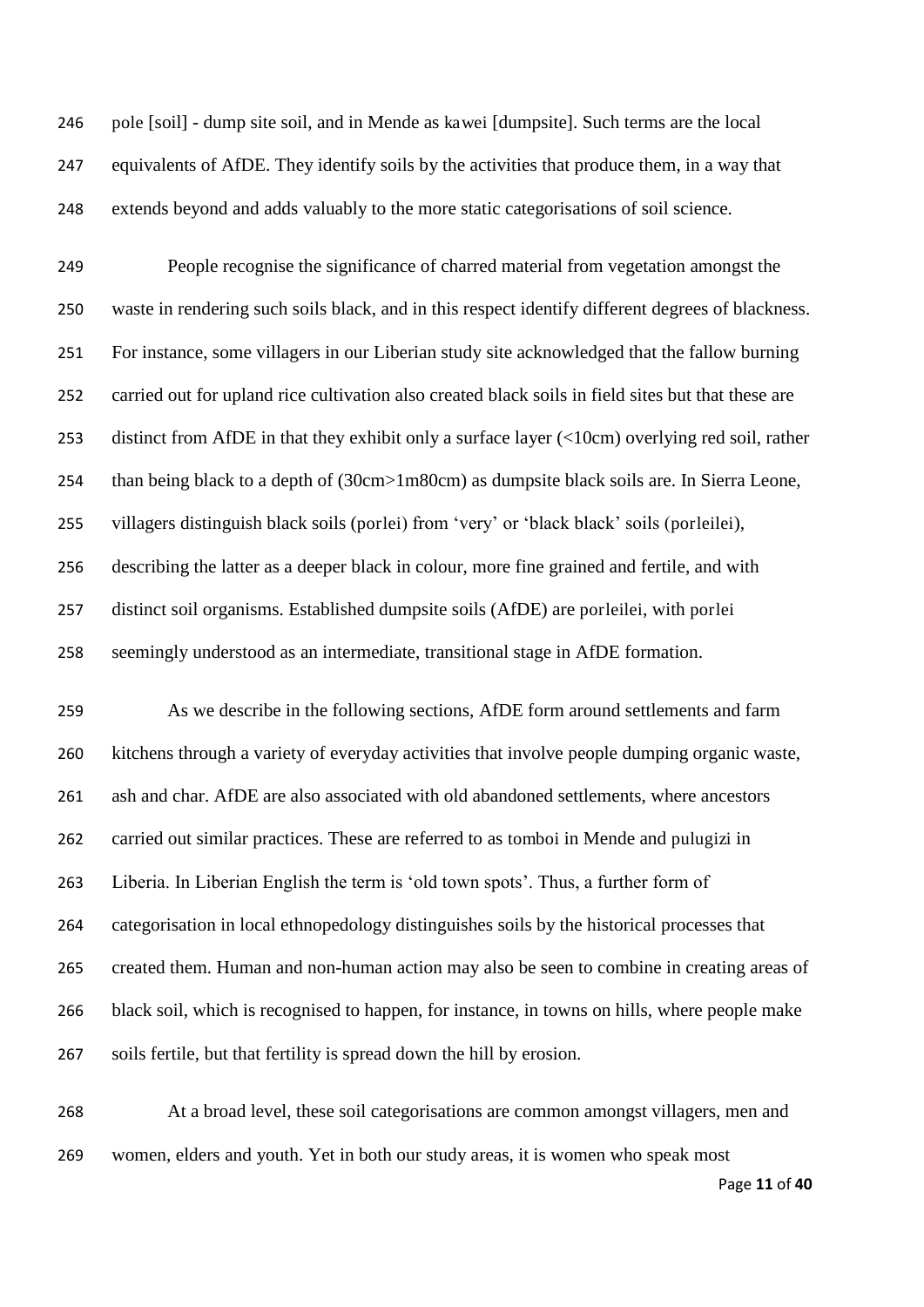knowledgeably and in most depth about soils in general, and about AfDE in particular. This does not reflect any formal cultural demarcation of soil knowledge as a gender-specific domain – in contrast with some other areas of productive and reproductive life including human fertility, where knowledge is carefully guarded by gender-specific initiation societies. Rather, it reflects the fact that within established gender divisions of labour and responsibility in farming and household provisioning, it is women – and the youth and children who often assist them - who engage most intimately and viscerally with soils. This is acknowledged by a young man (Bockarie Koroma) of Mapuma, SE Sierra Leone, who stated that the soils in the new settlement sites are fertile because:

 "The females contribute to the improvement of the soil by adding ashes mixed with *charcoal…The male members deposit the palm tree and the palm kernel shells on the*  281 soil in order to improve its fertility".

 In household production of upland rice, women's work engages with soils directly in scratching, planting and weeding, whereas men's work is focused on initial field clearance and assistance with harvest. Women also cultivate vegetable gardens on their own account, both to fulfil their responsibilities in providing daily sauce ingredients and where possible to sell for income, as a valuable source of personal funds to meet their own and their children's needs. Indeed Loma and Mende women themselves claim to know more about soil than men, since, as they point out, it is women that work more with the soils around the town and on farms and are ultimately responsible for the feeding of their families – so this knowledge is a necessity. Furthermore, as we shall see later, women are those directly engaged in most waste-producing activities that create AfDE; most men only interact with AfDE later in its life cycle, where the decomposed organic matter is spread out spatially and is turned over to tree crops. This practical, everyday involvement in creating and using soils and AfDE in

Page **12** of **40**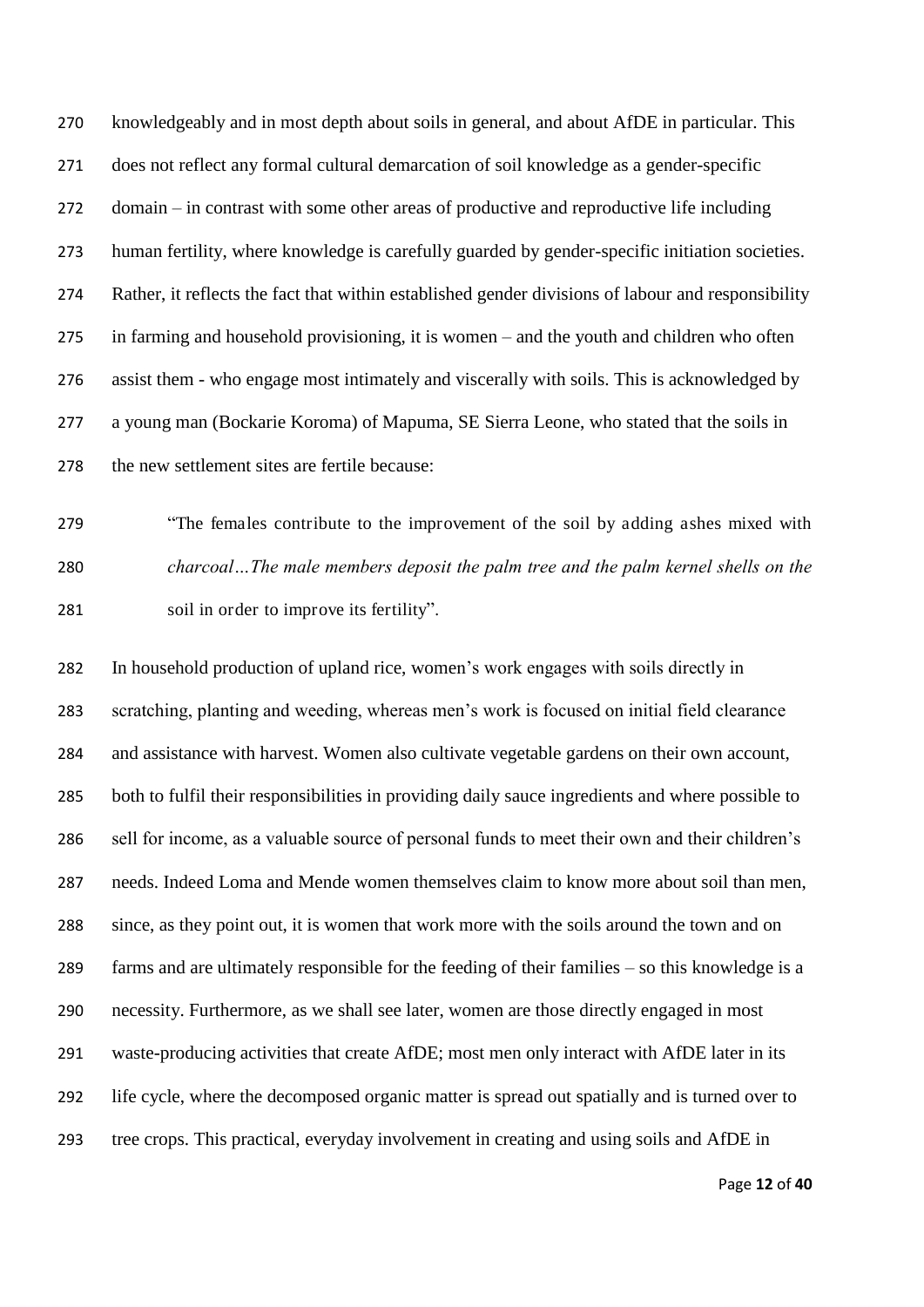particular creates a rich domain of gendered knowledge in which many women speak with interest and sophistication about soil genesis and qualities. Older women, given both their longer accumulated knowledge and the status and authority they acquire with age in this region, offer particularly clear accounts.

 As we emphasize in the title of the paper, when asked about the origins of AfDE, women would often say "It was god who made the soil, but we put the dirt there and made it fertile." This theme is repeated throughout women and men's narratives in the two countries. Thus as Gbolu Korlu, a female elder in Wenwuta, explained the differences between black and red soil**:** 

 *"*Black soil is found around the town, in certain places in the bush. God made the soil, but the dirt is the food for the plants. On the farm when they pile the straw up and burn it makes the soil black too. In some old farmland that is how the soil becomes *black. Black soil is good because it is smooth, red soil is rocky. That's why things*  grow better in the black soil than the red soil...Black soil is only found in small areas, but the red soil is found all over. Black soil in certain places is made by god, *elsewhere by man."*

 An elderly woman in Wenwuta, Kortor Flomo, identified that black soil is the most fertile, that it is mainly found around the town, and some of the materials and processes that lead to its formation:

 *"What makes the soil so rich? The di*rt we there and burn over and over for a very long time will change the soil. The black soil is rich around the town because the things we throw there: rice straw, fire ash, other materials. Soils on the farm are not as rich as those around the town as they do not have things thrown on it like in the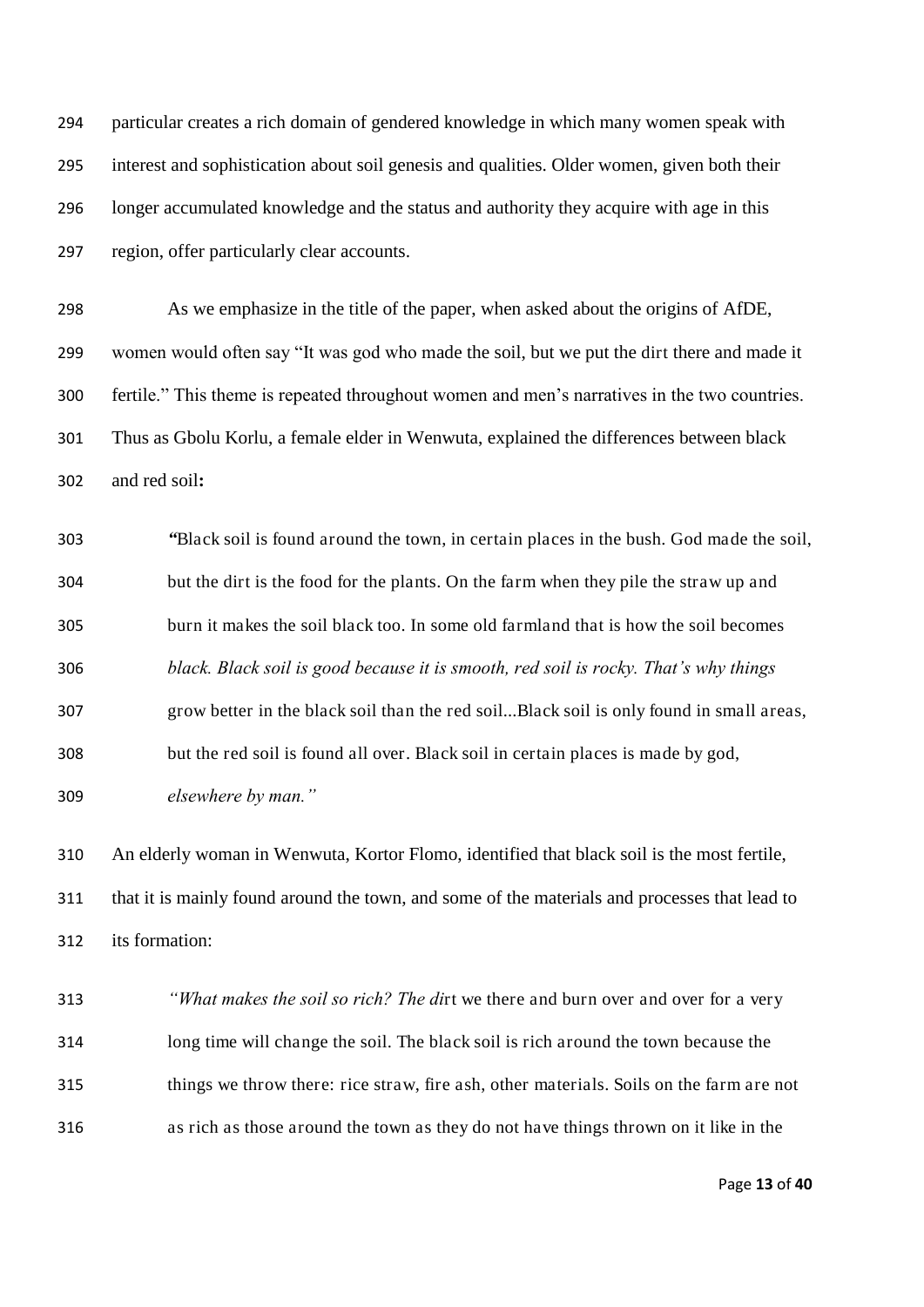town.... The soil that god made, it never had pepper, bitter ball, okra, plantain, on it. But it was us that had that idea of planting things in the soil, and throwing things on the soil making the soil rich, i*t was not god."*

 In another Wenwuta narrative, Carmen Howard attributes the richness of AfDE to the actions of ancestors dumping, and how this has made the town soils the "chief" of all soils:

 *"The black soil was m*ade by god, but made rich by our old people way back. Those things that the old people used to throw in the soil way back are what made the soil rich for planting. Around the town you can plant pepper, bitter ball banana, plantain, they will grow best, better than on the farm. The reason for this is things we throw in *the gardens around town. The black soil is the chief of all soil around here".* 

 Whereas some women describe fallow burning for farming as creating black soils, one elder woman (Yassa Ubu) claimed that they were mistaken, since it is only black on the surface:

*"To know the type of soil you can't just look at it, you've got to dig*. The soil can

*appear black but when I dig below it is red…there is only real black soil around* 

*town…or in an old town spot. The reason why you only get black* soil around the town

- is because that is where people throw dirt. It was god that made the soil but we are
- the ones who change *the colour… I was born, observed the actions of people*

 throwing dirt, this changed the soil. Soil does not become black here in the field *because we are not throwing things here."*

 Her narrative went on to recognise a distinction between a richer but narrow inner ring of AfDE at Wenwuta, where dumping is still taking place, and more extensive AfDE further out: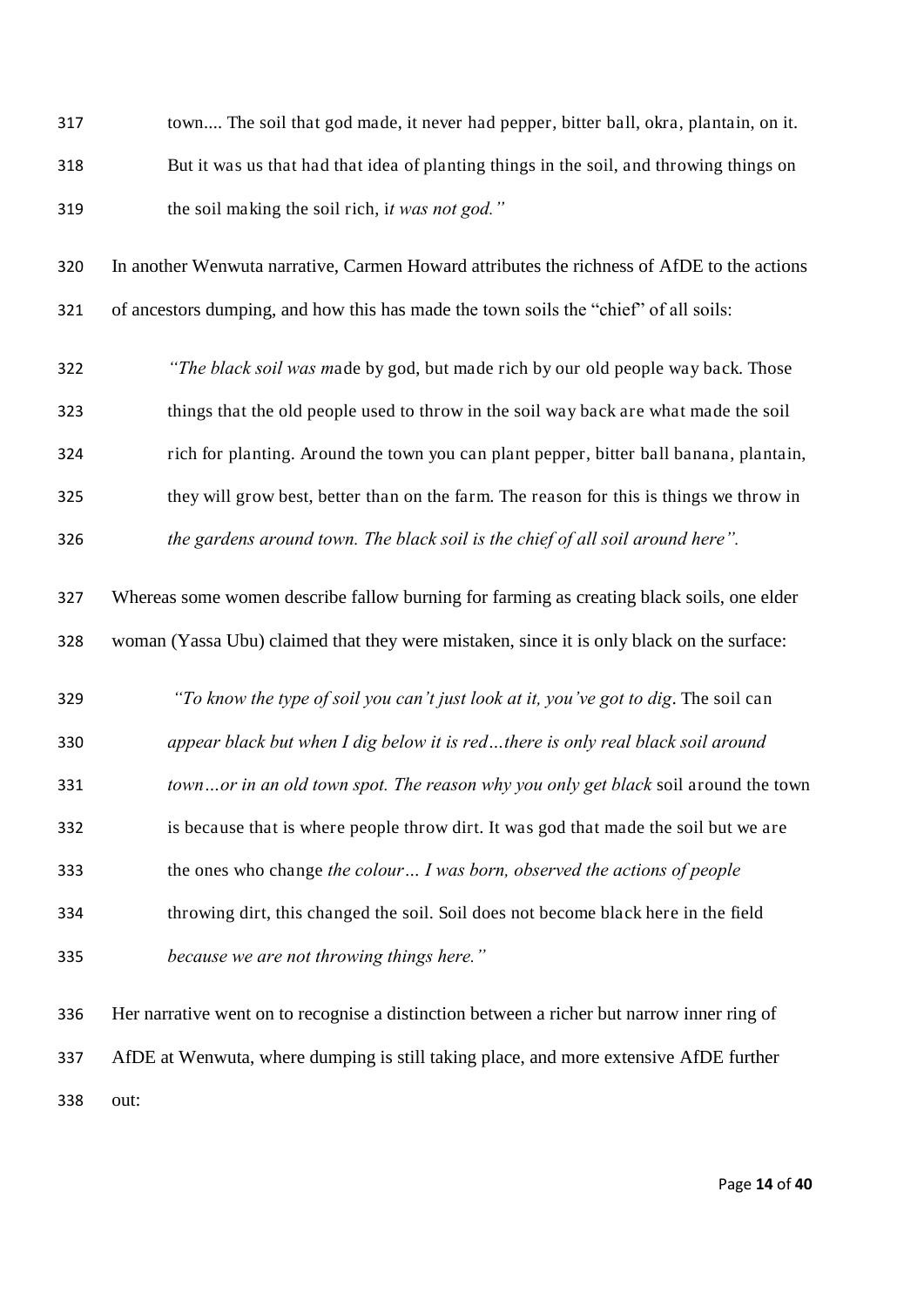*"You find black soil at Wenwuta and at old town spots for Wenwuta…the blackest*  soil is found closest to the town and then as you move out you can also find a black soil, but not as black as the one closest to the town...The inner black soils are darkest because we are still throwing things there, the outer ones only had dirt thrown there way back. Further out black soil was made because town was bigger before but *afterwards became smaller…when you see a big area of black soil at an old town*  spot, that means the town was big, if it is small then the town was small"

 This account alludes to the spatial patterning of AfDE in the landscape in relation to the dynamics of settlement, processes that we explore further in section 3 and show to be gendered in distinct ways. Next, however, we address the variety of ways in which 'dirt' is produced and distributed, so as to form the dumpsites that over time become the durably-transformed soils that are AfDE.

#### **Gendered practices in AfDE formation**

 The 'dirt' that contributes to AfDE formation includes char ('biochar') from a number of sources: 1) charred wood from fires lit for cooking, palm oil, soap, and potash production and blacksmiths' forges; 2) charred by-products from palm oil production, 3) charred organic by- products from the production of potash; along with diverse organic materials left over from cooking, domestic refuse processing, crop processing and house construction. As we examine each of these sources in turn it becomes evident that each depends centrally on women's work and contributions within prevailing gender divisions of labour and household provisioning responsibility. Age cross-cuts gender however, and the contributions of children (both girls and boys under about 13 years of age) are central, reflecting both women's childcare responsibilities and the expectation that children will assist their female relatives in day-to-day productive and reproductive tasks.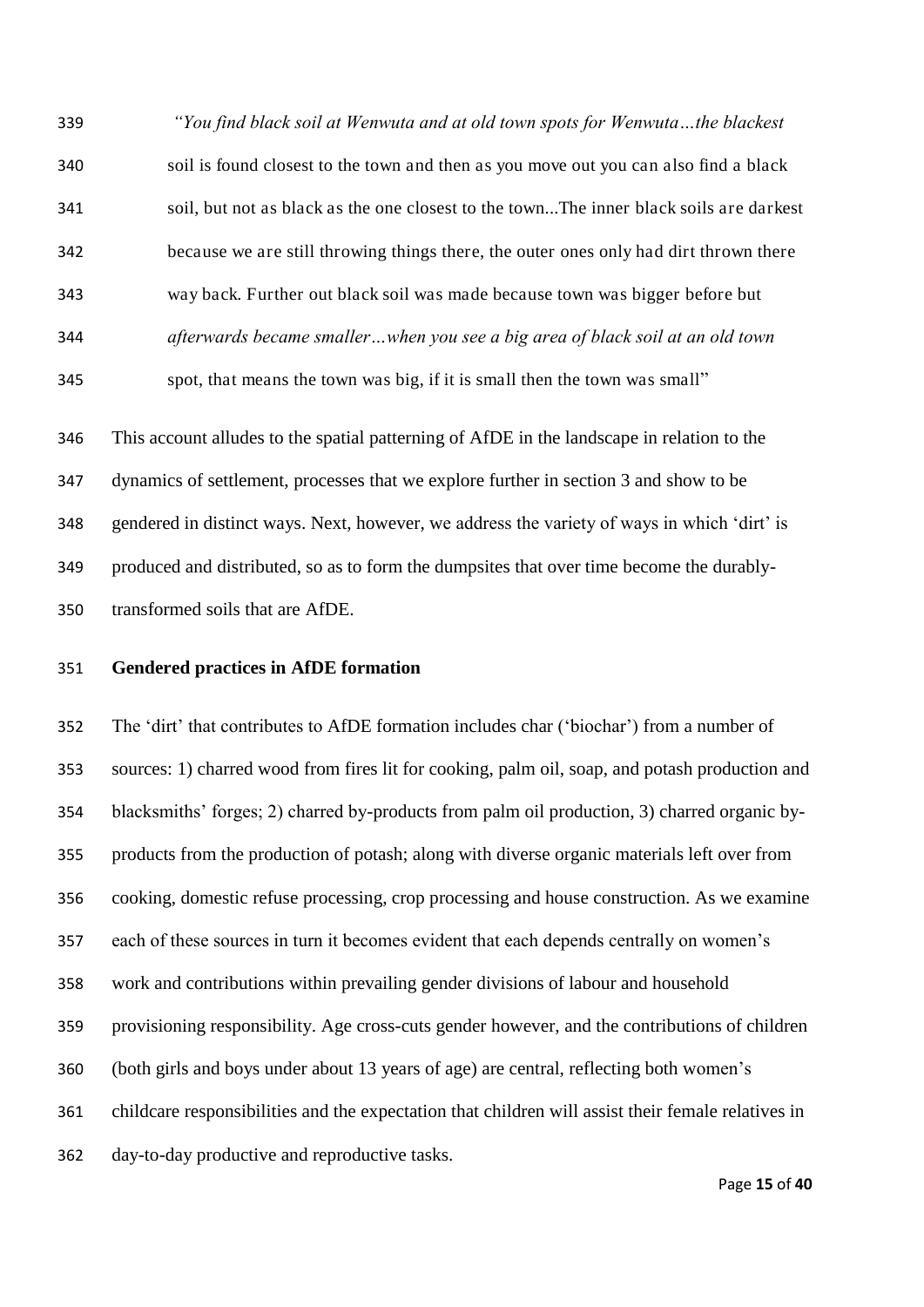In spatial terms, many of these activities are located on the edge of the town, in or behind the ring of kitchens that typically encircles the settlement's residential houses. In the region this is conceptually and practically identified as a feminised gender domain [\(Leach,](#page-32-3)  [1994;](#page-32-3) [Ferme, 2001\)](#page-31-13), a focus for women's work and socialising in contrast with the more male-dominated house verandas and central public meeting places. While not strictly adhered to, these spatial gender boundaries reinforce everyday associations between gendered subjectivities and AfDE formation on settlement edges. Where these activities take place in the bush outside town, as they sometimes do near farm kitchens or to be close to water sources, their sites become temporary feminised spaces for the duration of the work, yet also leave a lasting legacy in the creation of dumpsites and AfDE.

Making fires

 Women and children make fires every day for many different purposes: for cooking, palm oil, soap, and potash production, drying meat and children's games. Cooking fires are lit in kitchens in town and in farm kitchens in the bush. Men, on the other hand, light fires to clear land for agriculture and make cooking fires to boil palm seeds during water oil processing (see below); in addition, specialist blacksmiths make fires in their forges on the edge of town. Fire is also used in the bush to clear fallow land for agriculture; a task managed by men in shifting cultivation systems that rely on the deposition of ash and small amounts of char to create a year or two of fertility in otherwise nutrient-poor upland soils. However this field- scale burning is distinct from the localised, intense deposition of char that contributes to AfDE formation.

Page **16** of **40** Fires for different kinds of cooking and food processing require different burn intensities, so particular firewood species are preferred. In Loma, Borwolor (Funtumia elastica) and Diacolegee (Macaranga heudelotii) softwoods are known as "women's stick"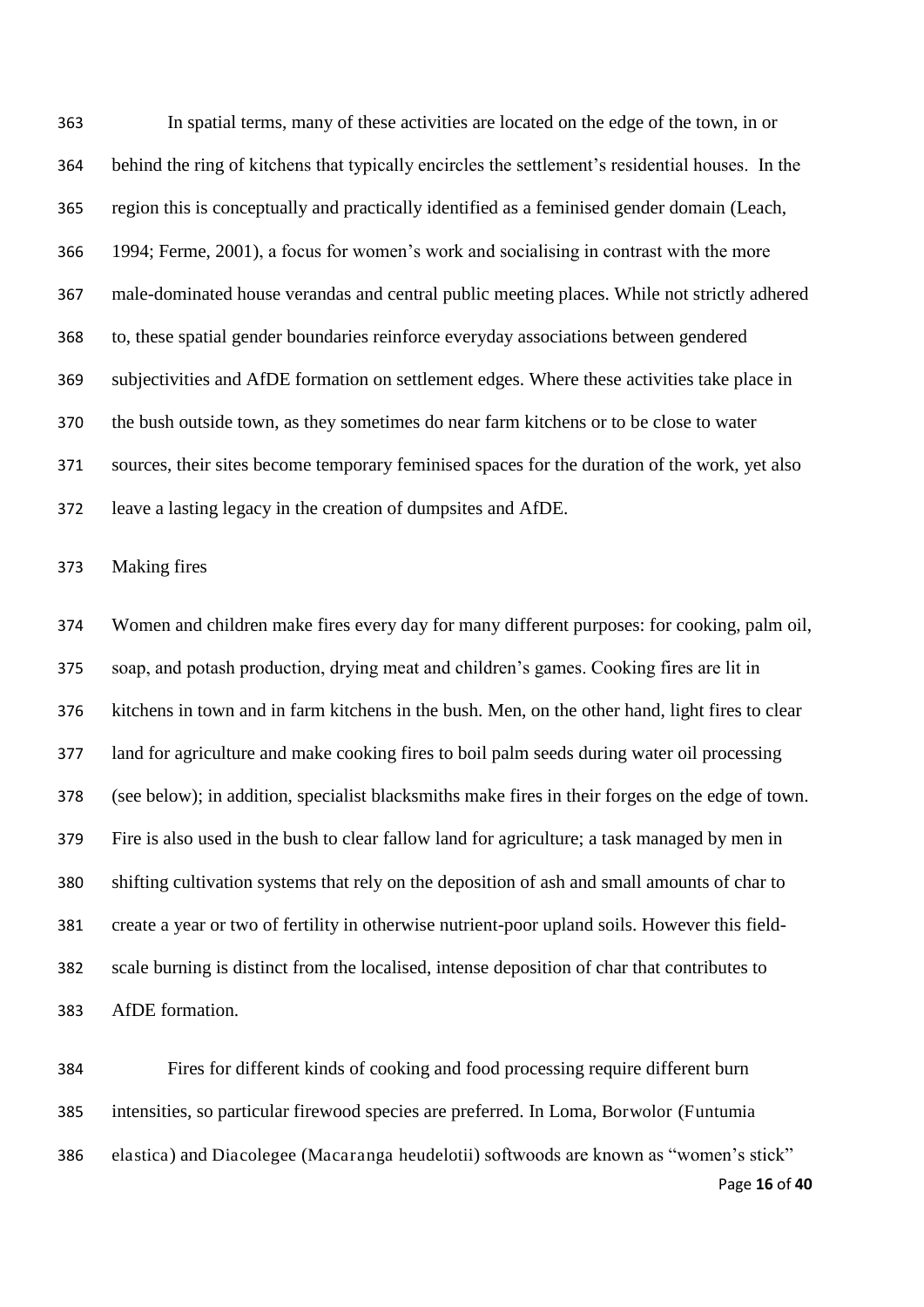and frequently used for cooking, as they are easy to break and fast burning, and said to be "dry". The Mende equivalents are Ndeway and Belle that are said to burn smoothly but do not last long. These are the most easily available wood, gathered as dead wood from bush fallows and cleared fields. Longer burning species that are said to be "wet" and produce the most charcoal (especially Tizae (Margaritaria discoidea), but also Yardyan (Diospyros mespiliformis) and Kudee (Uapaca heudelotii)) are preferred but less easily available so tend to be reserved for activities which require long hot fires, such as oil palm processing. In Mende areas, Tijue and Mambui (commonly known as black tumbler tree) burn for long hours and produce more coal but are less easily available (See table 3).

Producing palm oil

 Oil Palm (Elaeis guineensis) is fundamental to subsistence in the region, and by-products from processing technologies contribute large amounts of material to AfDE formation. Oil palm has long been a valuable source of oil, food, drink, medicine, construction materials and bridges, and a major export [\(Irvine, 1969;](#page-31-20) [Hartley, 1977\)](#page-31-21). Archaeological evidence suggests that oil palm use is ancient, stretching back 5000 years or more [\(D'Andrea](#page-31-22) et al., 2006; [Logan](#page-32-22) et al.[, 2012\)](#page-32-22). Today, palm oil is still an essential ingredient in soups and sauces that are consumed daily, while it is used to make soap for bathing and cleaning kitchen utensils. People consume the fruits raw in the dry season, and also cook them in water to make palm butter soup. Women generally control these subsistence uses of oil palm products, which are put towards meeting their gendered food provisioning and domestic responsibilities. However palm oil sold to regional and national markets in Zolowo and Monrovia in Liberia and Koindu, Bamoi and Freetown in Sierra Leone is also a major source of household income; men also exert control over such income and how it is spent. E. guineensis is abundant in the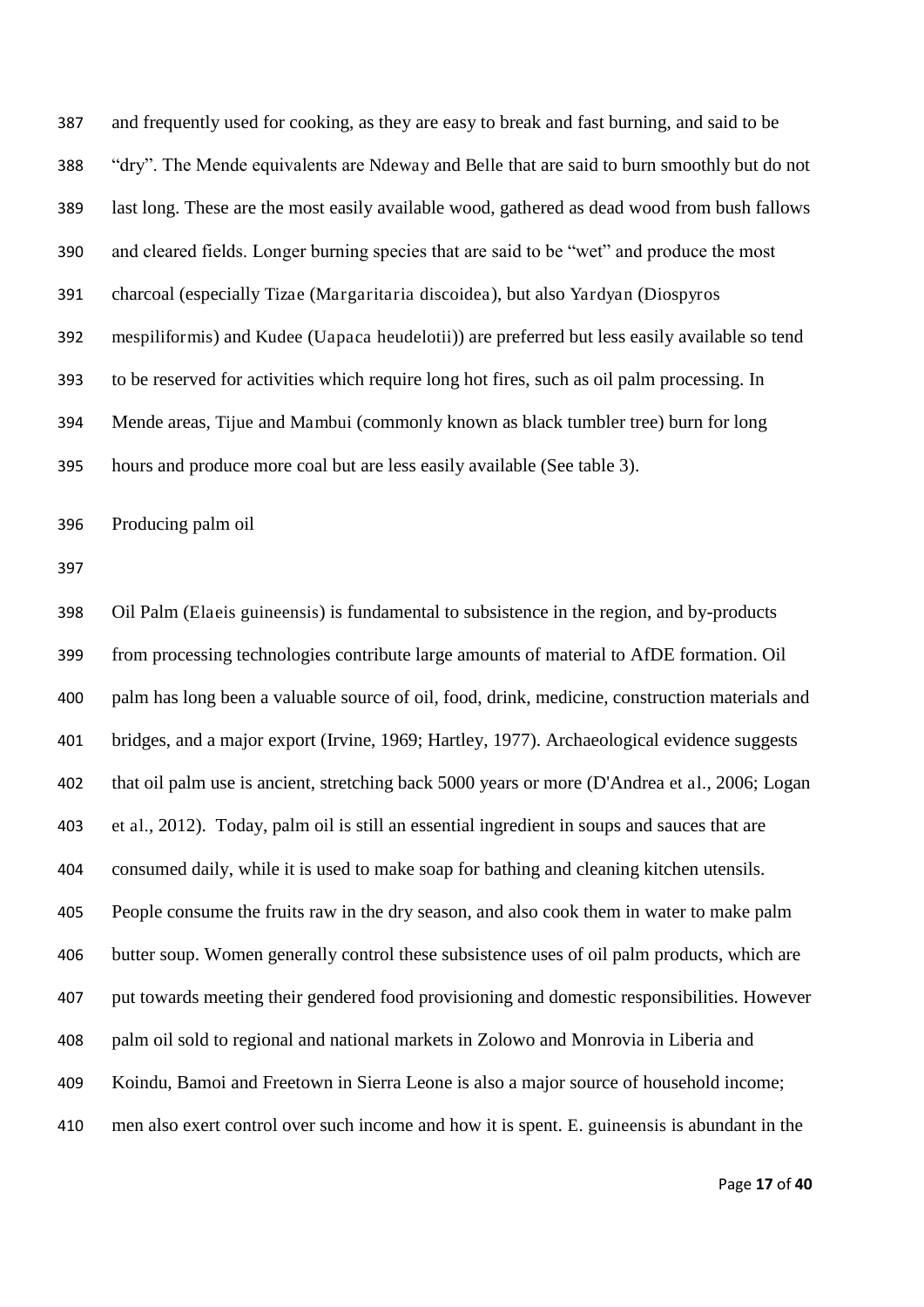bush fallow landscape of NW Liberia and SE Sierra; both locations are within the oil palm belt of West Africa [\(Hartley, 1977\)](#page-31-21). The majority of palms are volunteers, but palm dispersal and germination are encouraged by shifting cultivation. Oil palms are sometimes planted however, in particular new genetically modified varieties that are much shorter and easier to climb. These are often grown in AfDE nurseries in town, before being planted in the bush.

 Oil palm processing involves a sequence of gender and age-divided tasks. Men climb the palms with a harness and cut bunches of palm fruits; a task that is strictly forbidden to women. The act of harvesting, negotiated in relation to tenure over the palm tree, gives the man rights over the palm fruit and their resulting oil. Women and children carry the palm heads to the farm kitchen or a pit in the bush near to a water source, and separate the seeds. Subsequent gendered tasks depend on which of three types of oil are being made: Torboguie in Loma (or Glogboi or Tuweeloie in Mende) or water oil from the palm fruit mesocarp, and Canna in Loma and Ndangleie in Mende oil from the kernel. Oil palm is harvested in the dry season and might extend to the early rainy season. Water oil is produced during this time, while palm kernel oil production increases in the rainy season.

 In Loma and Mende areas, both processes produce by-products: palm straw from palm heads (often recycled to make potash); mesocarp fibres (often dried to use in lighting fires or as chicken bedding), and char from boiling the seeds – in much larger quantities for water oil due to its repeated boiling. This char is dumped near the pit. Sometimes, kitchen and pit are combined in the same space. Waste from cooking for the workgroup also contributes to AfDE formation. An edible leafy plant called "Toluagulii" (Portulaca oleracea) in Loma, which means "grass of the kernel trash," colonises areas of palm trash. Because certain places in the landscape are best suited to oil palm production, people often reutilise spaces that were first used by grandparents, leading to a considerable build-up of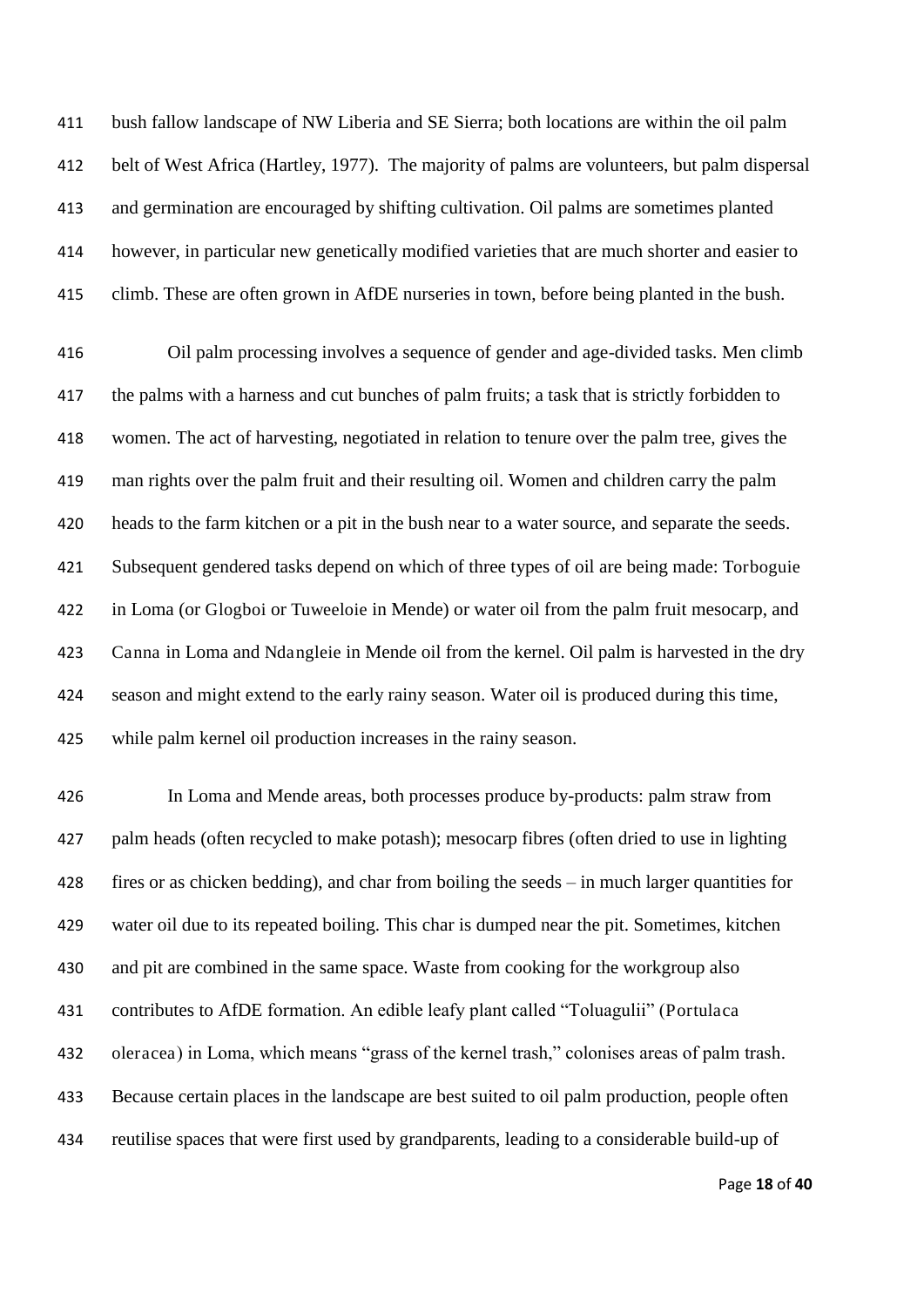waste deposition over time. Palm fruit endocarps left over after making (palm) water oil in 436 pits in the bush are brought into town or to (new) farm kitchens by women and particularly girls, who dry and crack them to reveal the kernel and then boil these to make kernel oil. The woman who processed the palm fruit oil is considered to have exclusive rights to the kernels and their oil, as a reward for her labour – though she may of course share or exchange them with others. Women value kernel oil for cooking in the rainy season when palm fruit oil is scarce, use it as a moisturizer, to plait their hair, as well as to make soap and sell for their own income. In NW Liberia, Canna oil is considered a powerful medicine that is forbidden to make inside the town. Women therefore process it just outside the town margins. The large amounts of waste produced – wood char from the boiling, and cracked kernel endocarps – it is used as fertiliser applied directly to plants (such as banana) and contributes substantially to AfDE formation. An elderly Mende man (Vandi Moiwo) in Yanihun, SE Sierra Leone explained that soil improvement includes use of: 'palm kernel shells ... that is burned in fire before being deposited on the soil'.

Producing potash

 "Potash" (potassium carbonate) refers to salts containing potassium in water-soluble form. Its production from plant remains has ancient origins in the region, and prior to industrial salt production it was produced and traded in large quantities [\(Jones, 1983\)](#page-31-23). Even though industrial salt and sodium bicarbonate are now widely available, potash production continues; people often lack the money to purchase salt and soda, and use potash to make soap, added to sauces that are consumed with every meal, to soften leaves, and to improve digestion. Women are exclusively responsible for the tasks involved in potash production, and control the product for their own use, exchange, or sale.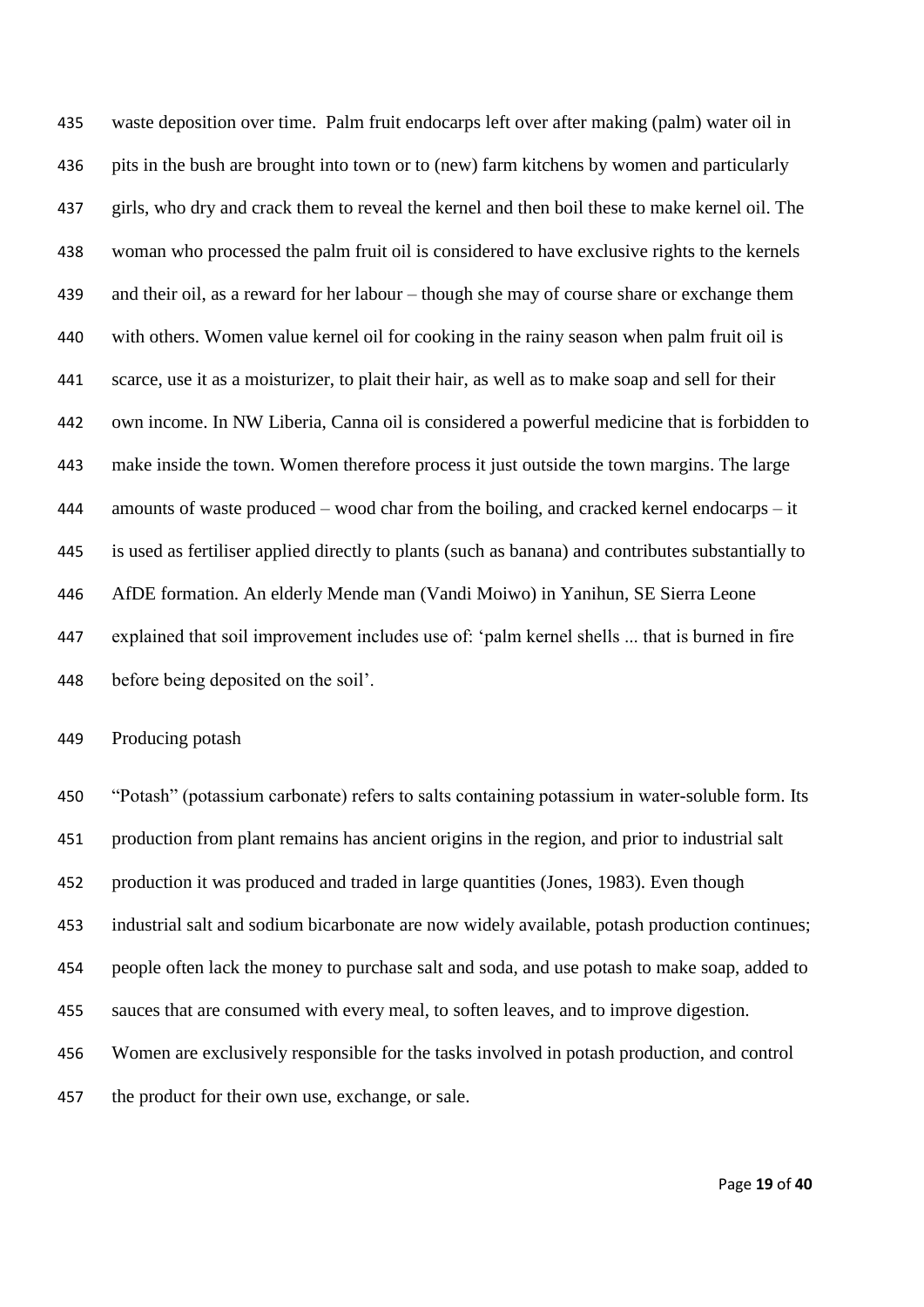In both country case study sites, the most common materials used to make potash are the seed pods from Pentaclethra macrophylla, Cola nitida, Ceiba Pentandra, and Elaeis guineensis palm fruit heads after the fruits have been removed - although we observed 20 different species being used (Table 4). Potash is made by drying and then burning tree and plant remains. The resulting ash and char are placed on a filter made with rice stalks; water is poured through the filter and then boiled until it is dry. This process is lengthy, taking 6 to 9 hours, and the trash goes straight into AfDE production. Where potash is produced depends on seasonality and materials used – sometimes beside farm kitchens, sometimes near oil palm processing pits, and sometimes on the town edge.

Adding organic materials

 During participant observation and transect walks, we observed a large variety of organic materials being added to dump piles. They fall into three main categories, each associated with gender-differentiated tasks and responsibilities. First, there are wastes from crop processing both for subsistence and for the market. Women, bearing main responsibility for day-to-day food provisioning, process and dispose of the stalks from rice, banana and plantain, the staple foods; the skin of cassava, plantain and banana, eddoe (Colocasia esculenta), sweet potato, yam (Dioscorea spp.), pumpkin, oranges, coconut, kola nuts (Cola nitida), avocado, papaya and breadfruit, as well as the roots, stems, pedicels and flowers of plants (e.g. Pepper, cassava, potato, a vast variety of greens, garden eggs) used to make the sauces eaten with rice. Children, particularly girls, often help their female relatives with food processing and so also contribute their labour to such waste dumping. Men and women both work in processing peanuts, beans, oil palm, kola and cocoa – the principal cash crop – and dispose of their pods and kernels on dump sites. Second are wastes from insects and animals consumed for food – including bones from fish, mammals and snakes; shells from crabs and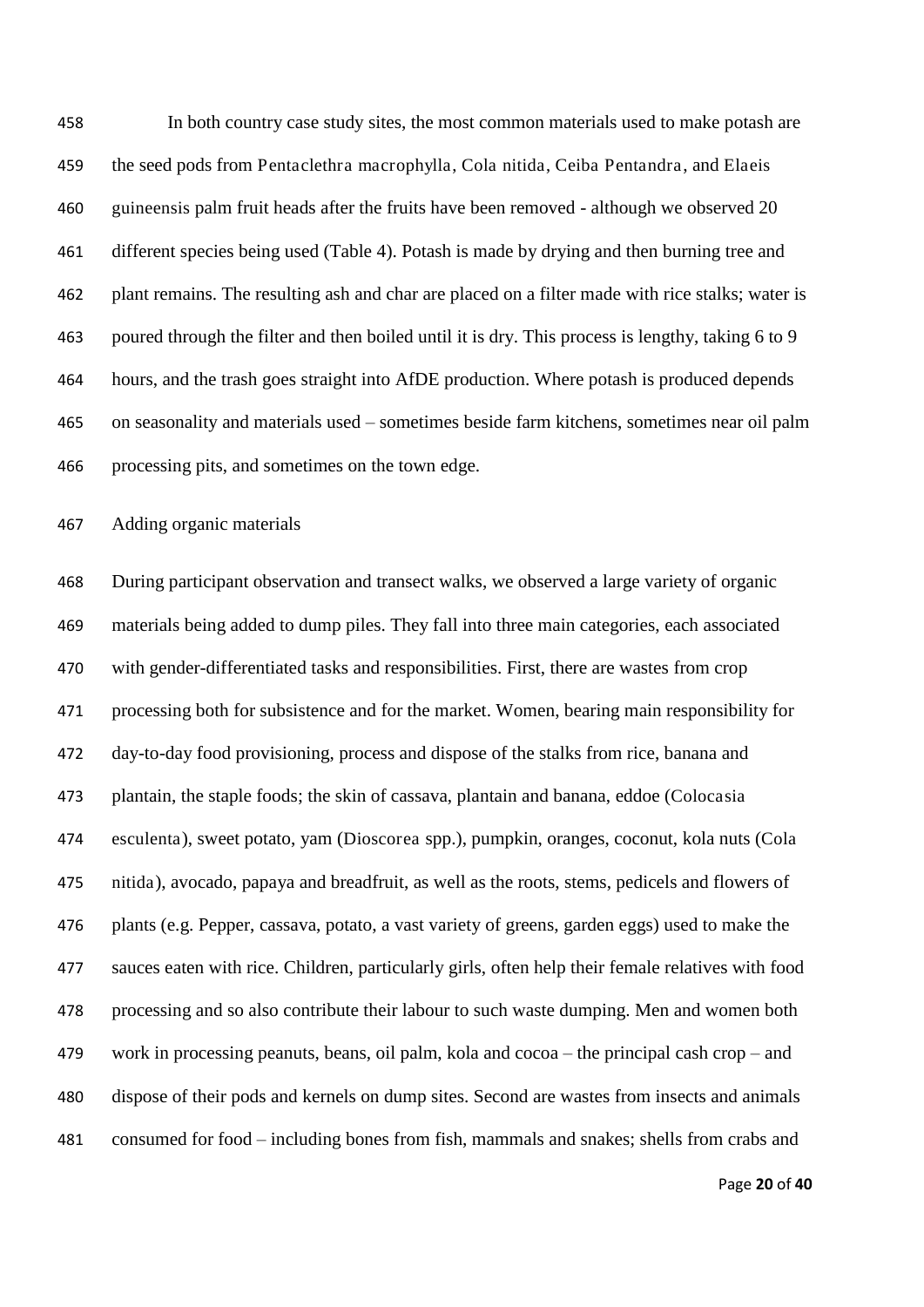prawns; the guts of fish and animals, and the hair and scales of mammals, fish and pangolins. Local chicken and cattle faeces are deposited in association with ashes and charcoal swept from household kitchen in settled case study sites. Hunting and trapping are men's work, while women, girls, boys and men fish in local streams and rivers, using gender-specific technologies. The task of processing such animal sources, and dumping their wastes, tends to be divided relatively flexibly between genders. Children contribute to these processes by seasonally collecting insects such as termites and grasshoppers to snack on, disposing of their leftover heads and wings, and also in their use of diverse insect and animal species as toys, which are subsequently disposed of in the dump piles. In Mende areas boys and men use insects they find in developing AfDE as bait for fishing. Human faeces, especially of children under eleven, are also added to dump sites either after cleaning up mess made by the younger ones or during open defecation by the older ones – although some parents, as well as NGOs promoting hygiene and sanitation, discourage this. A third category of organic wastes is from construction and the manufacture of local technologies. Thus men and women often work together to collect and roof houses and kitchens with the fronds of Raphia vinifera; when a roof is replaced, the old roof materials are dumped. Women and children make brooms, nets and baskets from Raphia vinifera and other local fibres, while children often make dolls and other toys, as well as nests for chickens and birds. Again, worn-out tools and toys including those made with clothes and ropes are dumped on the town or kitchen edge. Weeded plants around compounds in towns and farms sometimes form part of the added organic materials.

 Thus a wide range of gender and age-differentiated practices is involved in producing the char and wastes that, added to dumpsites, become the 'dirt' that contributes to the creation of fertile AfDE. The work of women – as wives and mothers – is paramount in these processes, not least because of their central responsibilities for household food provisioning,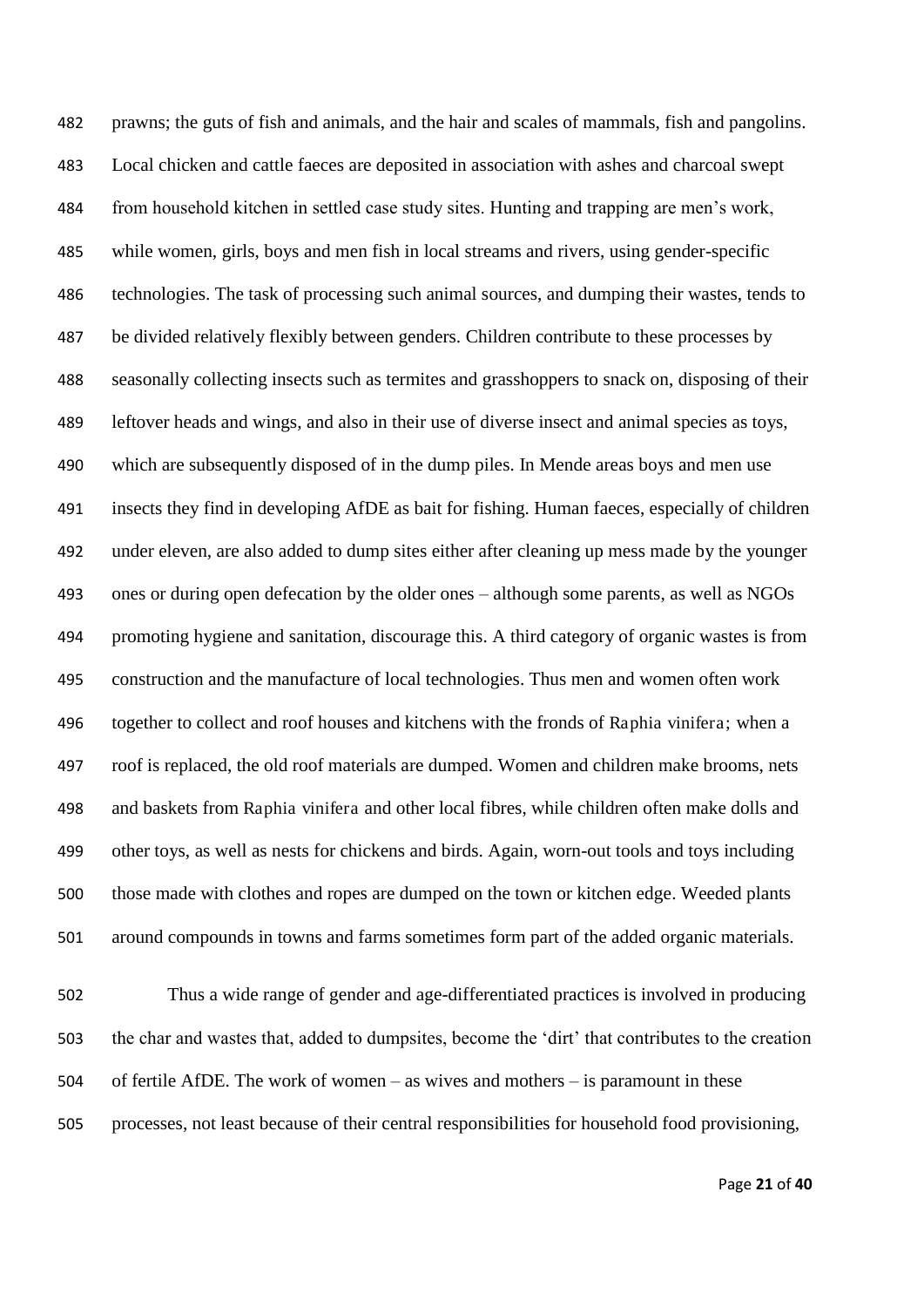and the expectation that they will contribute labour to household cash enterprises such as processing palm oil or cocoa for sale. In these instances, women's labour contributes to products whose income will generally be controlled by their husbands or male relatives. Nonetheless, the wastes themselves are a key by-product; not thrown away but put to use in building up fertile patches that women as well as men value for further productive activities. In effect, these practices draw plant and tree products from the agricultural and forest hinterland into the feminised domestic milieu of the kitchen and its surroundings, whether kitchens on the town edge or farm kitchens. How these AfDE production sites are used, and their changing distribution in the landscape, depends however on further dimensions of gender relations.

#### **Gendered dynamics of AfDE use and distribution**

 The immediate surroundings of the kitchen are thus the primary locus of AfDE production in both the town and the bush. Town kitchens are as permanent as the town itself. The close positioning, high density and temporal continuity of kitchens in towns means that soil transformations in towns will be more significant, longer lasting than those in the bush. Farm kitchens are more temporary, there are two kinds (Loma and Mende respectively): Balailah or Kpowee, a longer-term rice kitchen, with an upper storey to store rice and space for sleeping during periods of semi-residence at the farm, built in a central place around which the annual rice can rotate. Only after 5 years or more may the kitchen need to move if no fallow of adequate age for cultivation is located close-by. Bocoplegii or Kpoelah, by contrast, are temporary shelters that tend to change location every one or two years when rice farming moves to another location, so the production of AfDE is intermittent.

Page **22** of **40** Viewed at the landscape level, AfDE thus form a tripartite typology: type I forming in rings around current towns, villages and hamlets; type II forming in the soils underneath and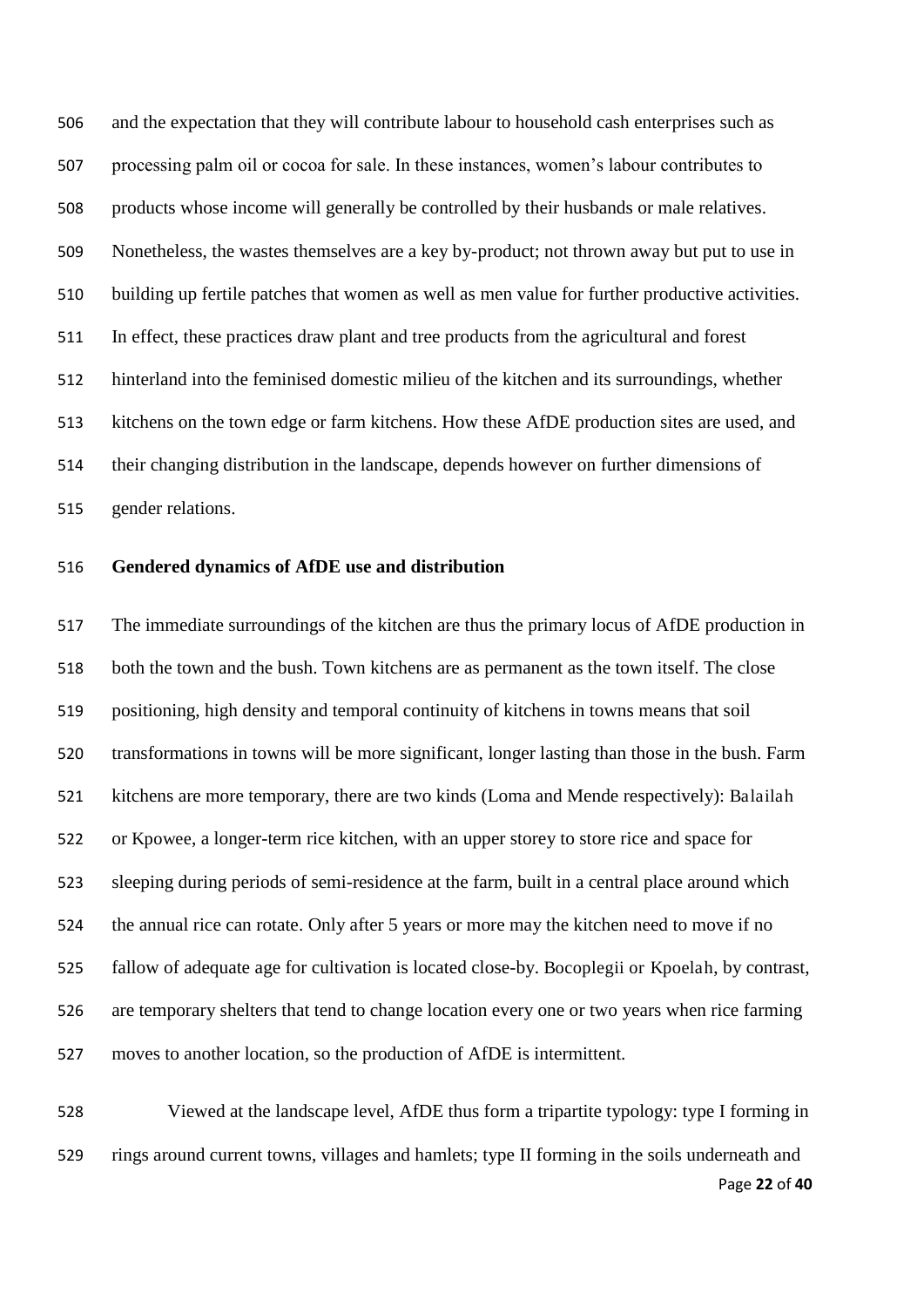around rice kitchens and palm oil production pits, and type III constituting relic anthrosols at the site of former settlements (old town spots) - by kitchens historically, which today no longer exist. In Wenwuta, types I and III (current and former settlements) are typically between 0.5 and 2 ha in size, though two outliers were 5ha and 14ha respectively. Type II 534 (rice kitchens) are usually from  $100-500m^2$  in extent, but are much more abundant. These AfDE types are used in different, gendered ways.

 Whether in town or farm, kitchen-edge dumpsites are, after several years of waste deposition on a spot, initially used to plant garden crops. All households make and use dump piles this way, but exact management practices vary. Dumping may continue in one place from one up to ten years, before a different place is used for dumping. The original dump- spot may or may not be burnt before the waste is spread out and used for planting. In Wenwuta, Liberia, people generally described dumpsites and their soils unproblematically as a household resource; as one woman spoke of herself and her husband, 'this place is for us'. In the study villages in Sierra Leone, however, villagers were clear that tenure over dumpsites (kawei) formally rested with the (usually male, occasionally an elder woman) head of household, who had overseen its establishment or inherited the place from an older relative. Male heads of household assisted by their sons carefully demarcate kawei sites with sticks tied with ropes obtained from the bush. Often prayers are offered and sometimes rituals performed there under the direction of the male head of household before waste deposition starts by the wives. These actions are intended to ensure good fortune there, but they also instantiate men's ultimate authority over sites that are, as we have seen, located within female-dominated kitchen-edge spaces and which women's work will subsequently render fertile.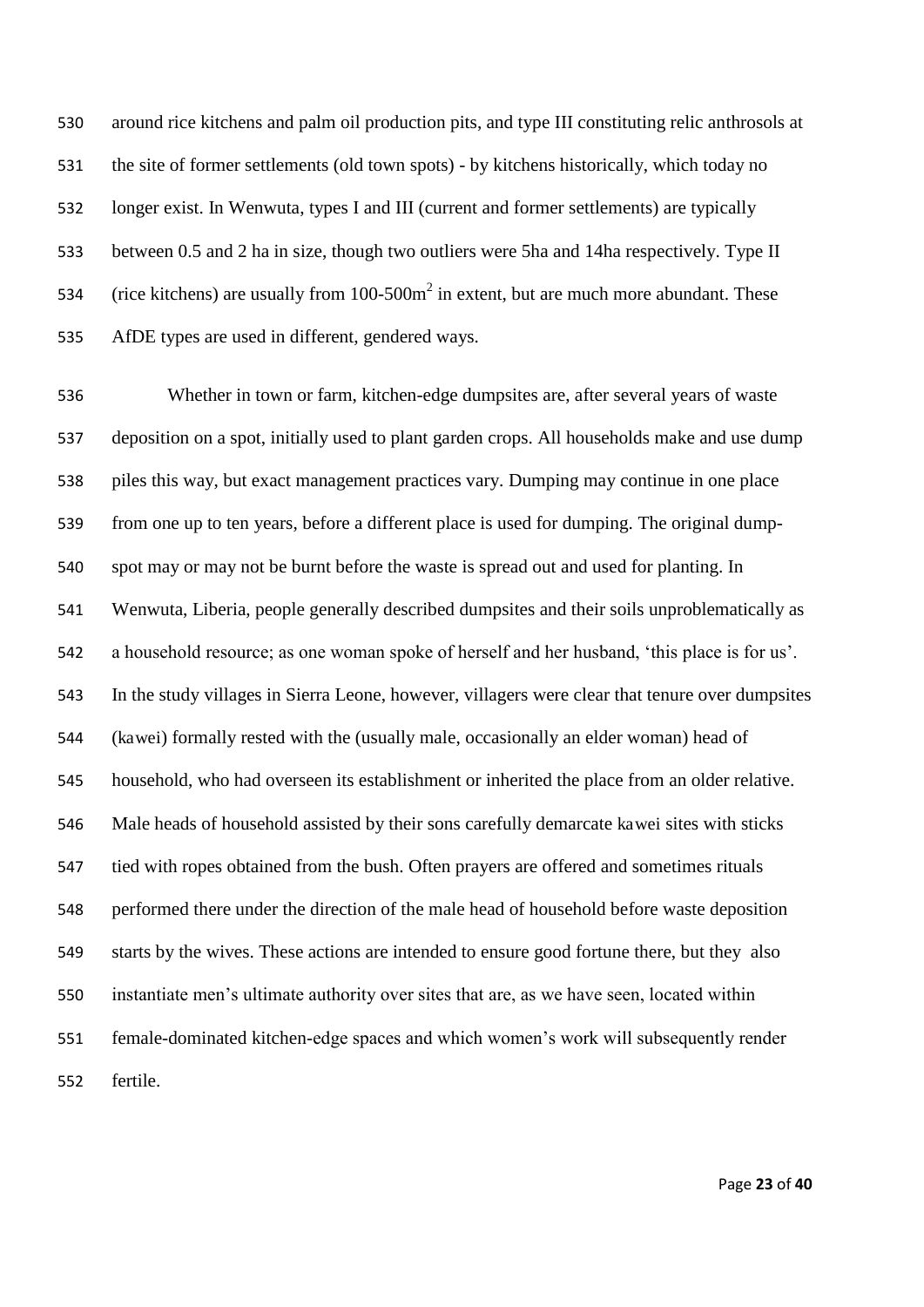There is also gender differentiation in planting, ownership and control of the garden crops planted. Men cultivate bananas, plantain, bush yams, oil palm, cocoa and coconut; longer-term cultivars that both confirm household tenure over the dumpsite, and which contribute to men's responsibilities, as household heads, to provide staple foods for their families. Women of the household cultivate annual plants such as careless greens (Amaranthus spp.), palaver sauce (Corchorus olitorius), pepper, garden eggs and bitter ball or long term greens as fever leaves (Ocimum viride), onions, peppers, aubergine, okra (Abelmoschus esculentus) and sweet potato and cassava (used mainly for their leaves). These crops are valued and used by women in their responsibilities to provide daily sauce ingredients, and in networks of exchange amongst their female neighbors and relatives. Women also sell small amounts of pepper, leafy plants (for soup), seeds of greens or eddoe and aubergine as a source of own-account income – and in towns with good road and market access, may do so periodically in larger quantity. As men in Mapuma, Sierra Leone explained, they encourage their wives in such cultivation, aware that whatever is produced in the kaweis is ultimately consummed by the household as food or generates money used to buy other food condiments, pay school bills, for medicines, clothing and other non-food items – assisting the head of the household to meet his responsibilities. Women do normally use and dispose of the products as described, but where marital relations are tense, value an independent source of income; conversely they might purchase cigarettes and underwear to sweeten their relationship with their spouse.

 This gardening on developing AfDE around the town, and its micro-economy of gendered resource use, is replicated in the dumpsites around farm kitchens (type II AfDE), although around temporary shelters only annual crops are grown. Type II AfDE homegardens can be more diverse, as women prefer to move pepper, aubergine and other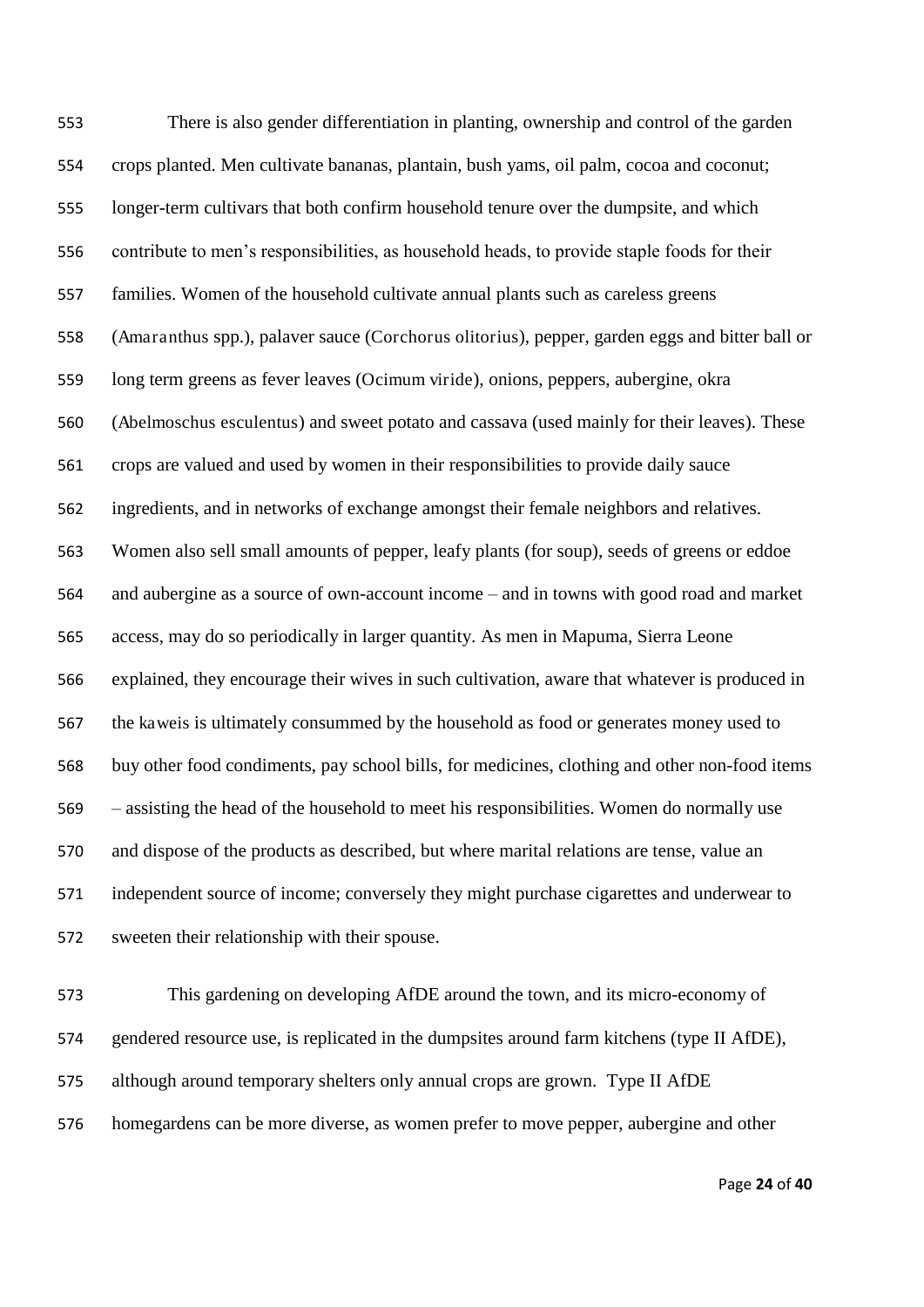sauce crops that seed in town dumpsites to their farm kitchens to avoid damage by the small ruminants that roam the town edge. Town-edge Type I AfDE, with their longer-term, deeper and more fertile dark earths, tend to be dominated by plantain, sweet potato, eddoe and leafy plants used for soup. AfDE is an important source of greens for soups for people who lack access to lowland soils in dry season "when the soup business is hard." The species they exploit are mainly volunteers such as bush pepper leaves (Piper guianense) from the old town spots and around town, Pelevelegii (Indet.) from the roads around towns, Bitter leaves (Solanum incanum), Careless greens (Amaranthus spp.), Pompondai (Piper umbellatum), Kebeah uwi (Boerhaavia diffusa) or Toulaguli (Portulaca oleracea).

 In some cases, farm kitchens are re-established at locations that have been used for a long time. In one case in Wenwuta, for example, a woman and her family occupied the kitchen space of her grandmother, with noticeable areas of AfDE. When asked why she had planted eddoes in that specific place she explained that:

 "Because my grandmother used to have that specific place as dumping site and she planted eddoes there too, I know it is rich, but before planting them I throw kernel trash, rice stalks, charcoal, old banana leaves and ash to make it better".

 Women also intentionally create small areas of AfDE more rapidly in other parts of the landscape, charring piles of trash (mainly a children's task) a few months old and then repeatedly adding ash and charcoal to this charred patch, to cultivate condiments such as peppers, onions and leafy plants usually surrounded by a fence made from Raphia vinifera leaves. Thus women in Mapuma and Buma, Sierra Leone, explained how they do so near the inland valley rice swamps where they often work in order to plant peppers for sale. Both here and in Wenwuta they describe how this 'speeded up' process mimics the longer-term creation of AfDE around kitchens. Thus, a woman in Wenwuta claimed that she learned to make

Page **25** of **40**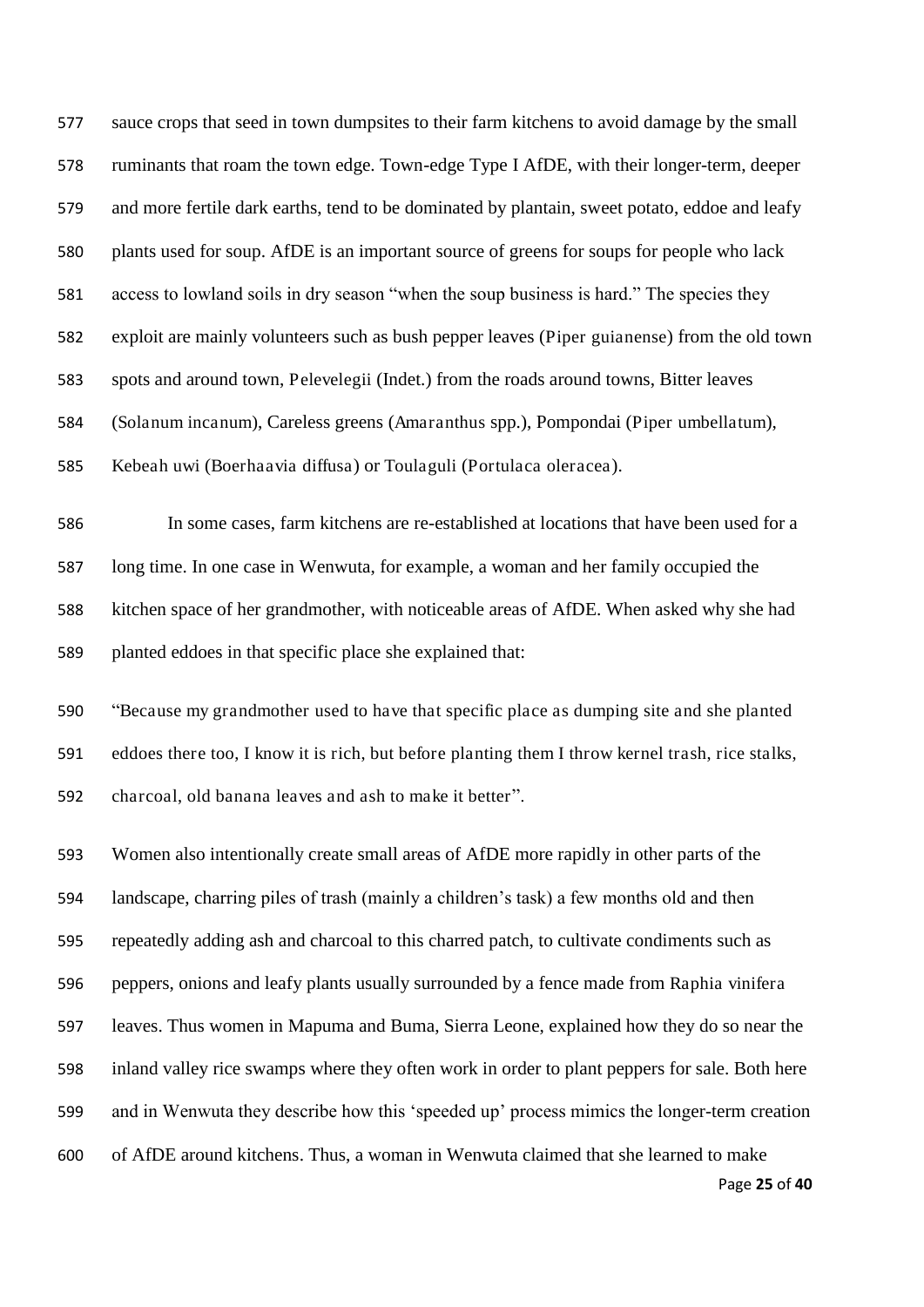black soil in this way by observing the effects of her mother's burning of dumped waste around the town.

 After a period of cultivation with (women's and household) garden crops, town-edge (type I) AfDE is typically turned over to tree crops, which are usually controlled by men. Men plant cocoa – a regionally important cash crop that does not grow well in red upland soils, but flourishes in AfDE, along with kola (Cola nitida), widely used for social and ritual purposes. The agroforests that form sometimes also include oil palm and non-domesticated trees such as silk cotton (Terminalia superba) and Albizia spp. Women must move their gardens onto new dumpsites and areas of forming AfDE, around farm kitchens or in the bush. Villagers describe this succession, whereby AfDE created and cultivated as kitchen gardens by women become men's agroforests, as an accepted aspect of gendered dynamics, and tensions appear rare. Tree crops, people agree, generate more income than garden crops and this income is valuable to meet joint household needs. Nevertheless women have less say in how larger, rare 'lumpier' tree crop revenues are spent than over the more frequent small incomes from garden crops that they control themselves, and have little recourse should their husband squander the money (see also Leach 1994). The most income generated by AfDE comes from cocoa planted on old spots (type III AfDE) and comes during the cocoa harvest in (September and October). This money is invested by men in valuable assets such as sheep, goats, metal roofing material, cement, and secondary / further education for children. Income that is generated from type I and II AfDE on a daily basis, year round, is controlled primarily by women and used to sustain the family.

 Whether or not tree crops are planted or AfDE continue to be used for kitchen gardens is also shaped by the population dynamics, topography and land availability of particular towns. Wenwuta, for example, does not currently have much cocoa in the AfDE around the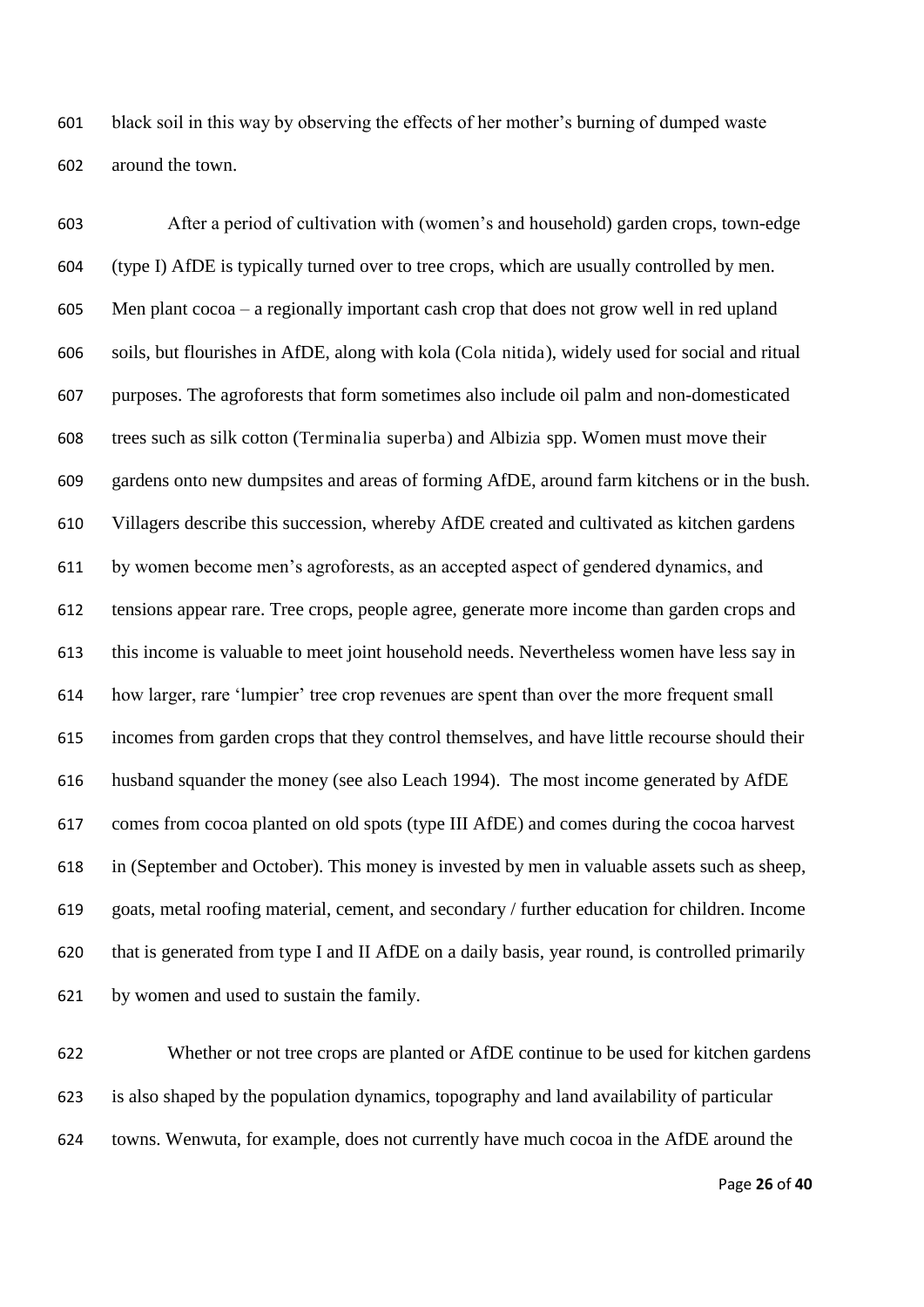town; much was cleared as the town expanded after the recent war, and replaced with plantain, which requires less space. In some expanding towns the chiefs even forbid the planting of cocoa, since it takes a long time to mature and problems may arise with its owner if land is required for building. Plantain and garden crops are maintained instead since these short-term crops can easily be moved.

 Villagers also 'mine' the richest, town-edge, type I AfDE to create nurseries for tree seedlings, particularly oil palm (Elaeis guineensis). While, in locations closer to the market, AfDE is sometimes bagged and sold to agricultural extension agencies, more often than not it is given away free. In Mapuma and Buma in Sierra Leone, it is common for men to scoop up AfDE and put it in polythene bags for nursing cocoa and coffee seeds, normally at the kawei site. When the seedlings mature, they are assisted by their wives and children, particularly boys, to transport the seedlings and AfDE pockets to sites where the tree crop plantation is being established. Sometimes men also scoop transformed type I AfDE for their wives, who transport it to their vegetable gardens in the bush where they apply it to enrich the soils further.

 Through the course of time, the resulting agro-forest 'island' may result in a town becoming "too cold". This is one reason for town abandonment; others might relate to flooding, disease, shifts in political allegiance or to move closer to a road or politically-allied settlement. As inhabitants shift settlement sites, the old settlement (old town spot in Liberian English, tomboi in Mende) is often planted over with tree crops, assisted with seed dispersal by crop raiding animals such as chimpanzees. The enriched, abandoned soils of the town- edge, along with those enriched by roofing and organic materials of the houses themselves, become type III AfDE. Tenure over these old town spots is controlled by the patrilineages who owned each particular 'quarter' within the original town. Men generally secure access to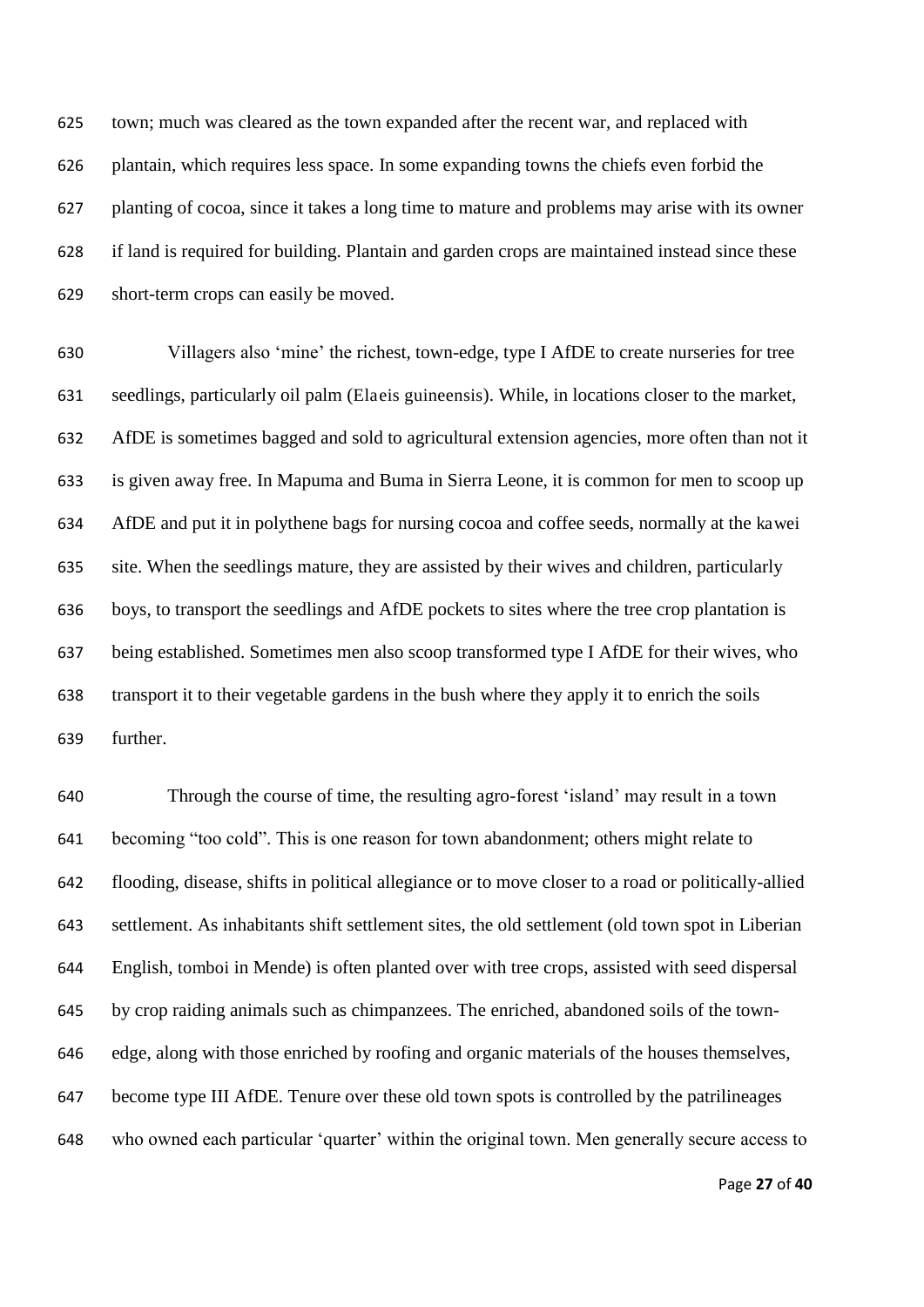their type III AfDE for tree planting either by being a member of this land-holding lineage, or through marriage to one of its daughters.

## **Crop cultivation in Upland, Lowland, and Anthropogenic Soils**

 The results of our cultural domain analysis provide quantitative confirmation of issues already discussed above regarding who plants what in AfDE, now comparing this with other upland and lowland soils. There was a strong divergence in terms of the most salient crops planted in each soil category (Figure 2), and men and women gave almost identical answers. This is unsurprising, since knowledge of what is appropriately or 'normally' planted in different soils is definitely shared. Still, the fact that men's and women's answers were so similar points to a strong degree of cultural consensus on which crops are appropriate in different types of soil.

 Unsurprisingly, as the main, culturally valued staple food crop - rice (Oryza spp.) is most salient in upland and lowland soils, but Loma farmers emphasized rice intercrops in upland soils, such as beans (Vigna spp.) groundnut (Arachis hypogaea) and okra (Abelmoschus esculentus) along with cassava (Manihot esculenta). In lowland soils however, after rice the most salient crops were Musa spp. (mainly plantain), cocoa (Theobroma cacao), followed by pepper (Capsicum spp.) and okra. This emphasis on plantain and cocoa is probably related the higher nutrient requirements of these crops. In non-anthropogenic soils, cocoa can only be planted successfully in the richer soils of the lowlands, while plantain also requires better soils to yield well. In AfDE, the most salient crop was plantain followed by eddoe, cocoa and pepper. This reflects the fact that these soils are preferred for more nutrient demanding crops that cannot be grown successfully in the upland soils. The freelisting exercise thus confirms our qualitative findings that Loma (and indeed Mende) people prefer

Page **28** of **40**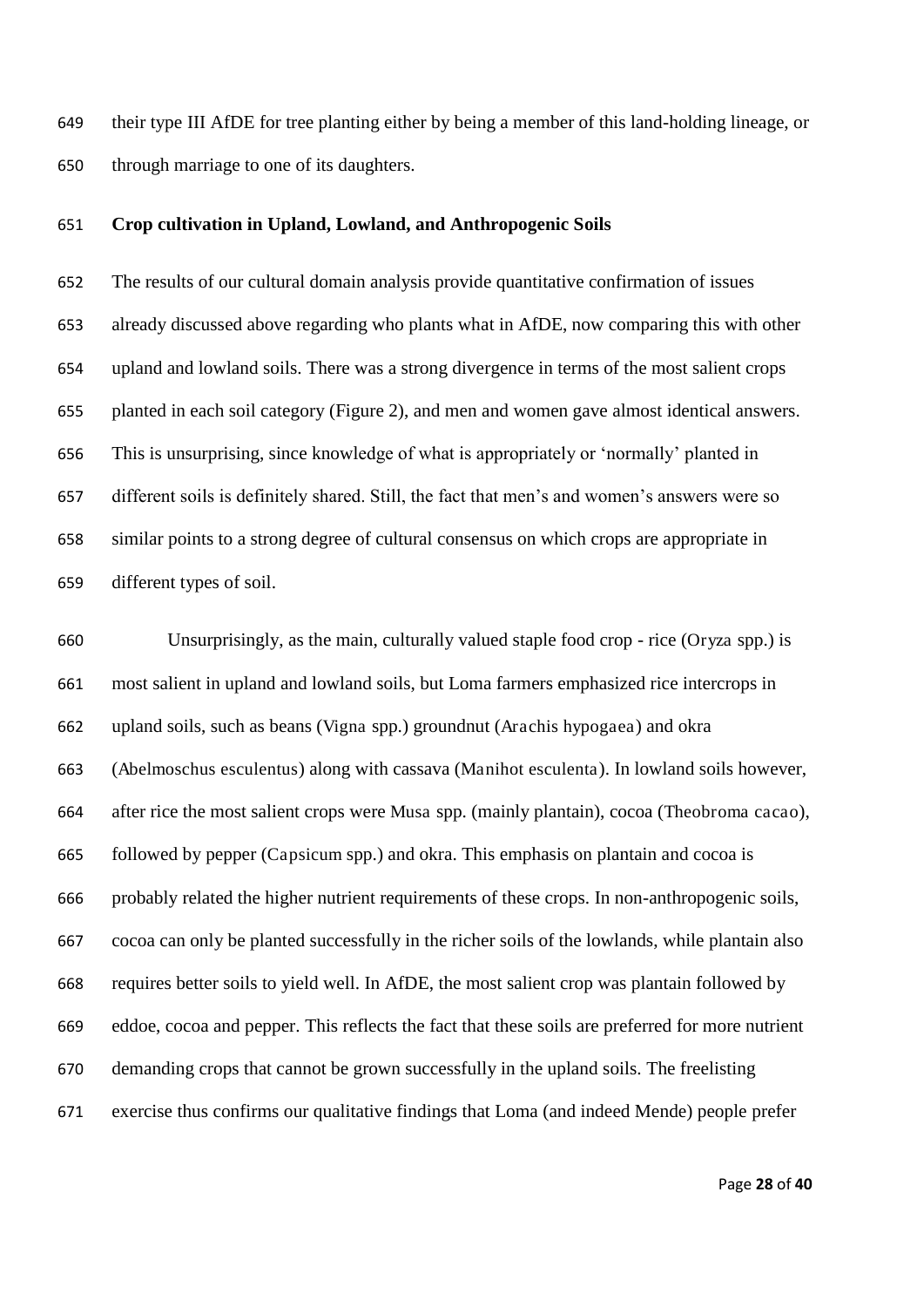to use spatially restricted patches of AfDE to cultivate crops that would otherwise only normally grow well in more fertile lowland soils – and yet are at risk of flooding there.

#### **Conclusions**

 While the phrase "God made the soil, but we made it fertile" is repeated by women and men alike, women's practices are particularly important to this soil 'upgrading', yet it is often men and their tree cash crops that ultimately profit from the resulting AfDE. As we have shown, both the formation of AfDE and its use depend centrally on women's labour, yet women do not necessarily control the products or income either from activities that contribute char and organic waste, such as palm oil production, of from its use; women's garden crops are often a temporary stage in AfDE cultivation, ceding eventually to agroforests controlled by their husbands and male relatives. It could be argued that the gender relations within which AfDE is produced and used thus involve subordination of women's labour and decision-making power to men's authority, as well as areas of female autonomy – such as when women create and cultivate patches of AfDE for their own pepper gardens. In the region, such gender differences are also cross-cut by age, with older women sometimes acquiring similar status and authority to men, subjugating and controlling the labour of younger women and male youth.

 Yet looked at another way, and as generally described and understood by Loma and Mende villagers themselves, AfDE production and use is part of the relegated interdependence between genders that pervades and is central to social and economic life. The sequencing and combination of specific tasks and activities performed and controlled respectively by women and men towards outputs that are ultimately for joint, household sustenance is characteristic of many dimensions of livelihoods, including the central activity of upland rice production. AfDE production and use, viewed in sum, is no different. Indeed

#### Page **29** of **40**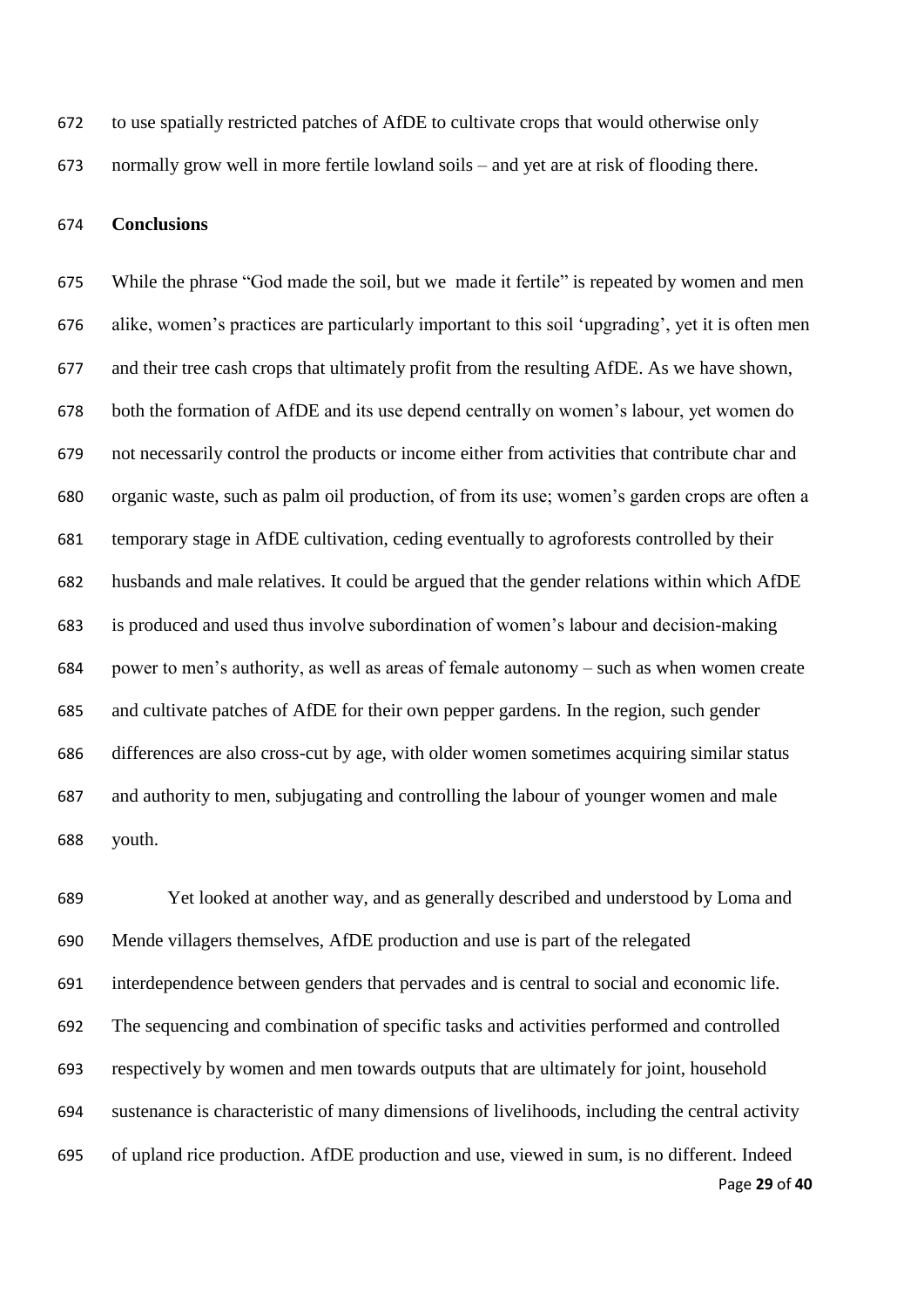AfDE processes, and presence in the landscape as a reminder of those processes, powerfully represents and symbolises patterns of gender interdependence in the generation of fertility and prosperity that pervade social life in the region more generally, from productive and reproductive domains to those of secret societies and politics. In all of these, feminine and masculine knowledge(s) and attributes are seen as distinct and different, but both valuable; and it is in their combination and mixing that the greatest power and efficacy lies (Ferme 2001, Leach 1994). The subjective experience of being a Loma or a Mende woman or man is strongly shaped by being part of such gender-specific, yet interdependent, domains of life, and the experiences of producing and using AfDE provide an everyday context in which such subjectivities are affirmed and reaffirmed. Processes of soil transformation are part and parcel of this; they render visible and durable the ancestral alliances through which current kinship has been made manifest. The way in which male and female individuals responded to the freelisting would support a high degree of gender inter-dependence: respondents of both genders gave almost identical ranking to the same species, irrespective of whether they were 710 "men's" or "womens's" crops.

 At a landscape scale, the spatial and temporal patterning of AfDE patches and their different types also reproduces and represents gender relations: here those of the marriage and wife giver-receiver relationships that allowed strangers to settle land through creating kinship with those already there [\(Leopold, 1991\)](#page-32-16), and which still govern tenurial access to AfDE. At a general level these social relationships, and the politics of settlement processes with which they interact, represent strong continuities in the region within which AfDE formation is deeply embedded. Nevertheless, external political and economic changes, from war to commerce and cash cropping have, as we have seen, altered the micro-politics of gendered resource use, with impacts on the distribution of AfDE in the landscape. This case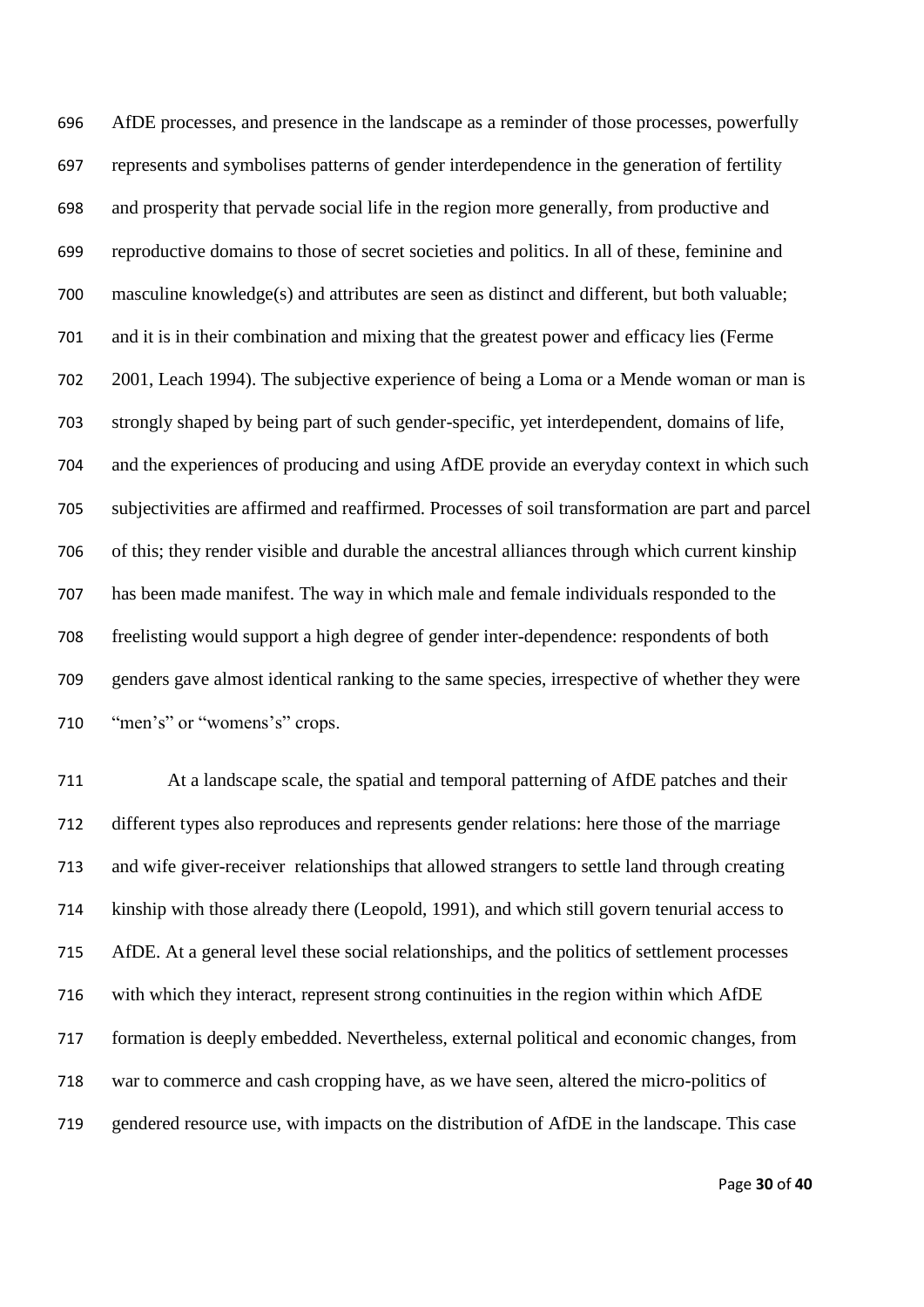<span id="page-31-22"></span><span id="page-31-19"></span><span id="page-31-18"></span><span id="page-31-17"></span><span id="page-31-15"></span><span id="page-31-12"></span><span id="page-31-11"></span><span id="page-31-8"></span><span id="page-31-2"></span><span id="page-31-1"></span><span id="page-31-0"></span> of AfDE in West Africa illustrates the mutual production of gendered environments and gendered subjectivities. In this political ecology, gender relations both shape the materiality of the landscape, and are reproduced as people live and work within that landscape, and use its resources. How gendered work and use patterns impact on the environment, however, is mediated by 'ecosystem engineers' (Jones et al.[, 1994\)](#page-31-24) at multiple scales: the actions of microbial life in soils, ants, termites, earthworms, plants and trees - that create, maintain, or modify physical or chemical features of the landscape, and respond in particular ways to disturbance by human agency. Loma and Mende women and men are themselves aware of these ecological characteristics, and express – through indigenous concepts and categories of colour and 'dirt' – everyday yet finely-tuned knowledge of how soil transformations take place in different 'background' soils. Some aspects of ethnopedological knowledge are matters of local debate – such as i) whether superficial burning in fields should be considered as producing black soil or not, ii) the precise stage and processes through which 'black soil' becomes, as Mende put it; 'very black' porleilei, and iii) the precise mix of human and biophysical action (or God) at work. Conversely, others are shared – most importantly the recognition that fertility lies in the application of "dirt" to soil, and that the everyday dumping of wastes over time transforms 'ordinary' soils into 'chief' AfDE in which garden and tree crops can flourish, are basic precepts in local knowledge and experience in this region. National policy makers and NGOs, such as Care and Rainforest Alliance, planning or managing agricultural carbon projects in West Africa [\(see Lee, 2012\)](#page-32-23), should attend to the knowledge and practices of Loma and Mende women and men who have made and cultivated carbon-rich anthropogenic soils in the region for generations.

<span id="page-31-23"></span><span id="page-31-21"></span><span id="page-31-20"></span><span id="page-31-16"></span><span id="page-31-14"></span><span id="page-31-13"></span><span id="page-31-10"></span><span id="page-31-9"></span><span id="page-31-7"></span><span id="page-31-6"></span><span id="page-31-5"></span><span id="page-31-4"></span><span id="page-31-3"></span>

<span id="page-31-24"></span>**References**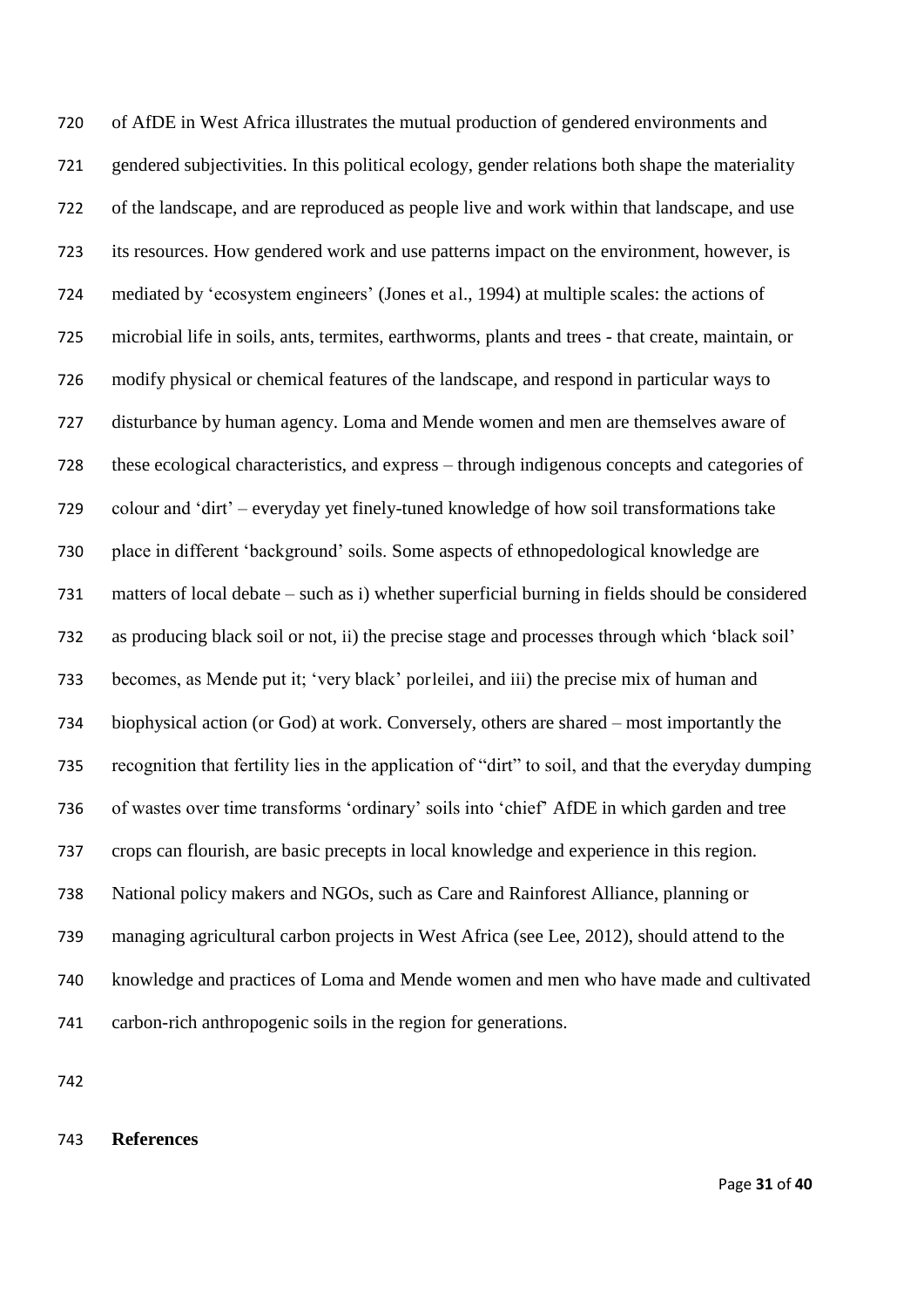<span id="page-32-13"></span>18(1), 119-158.

<span id="page-32-22"></span><span id="page-32-21"></span><span id="page-32-20"></span><span id="page-32-19"></span><span id="page-32-18"></span><span id="page-32-16"></span><span id="page-32-15"></span><span id="page-32-14"></span><span id="page-32-12"></span><span id="page-32-11"></span><span id="page-32-10"></span><span id="page-32-9"></span><span id="page-32-8"></span><span id="page-32-7"></span><span id="page-32-6"></span><span id="page-32-5"></span><span id="page-32-4"></span><span id="page-32-2"></span><span id="page-32-1"></span><span id="page-32-0"></span>Page **32** of **40** Bailey, D.M. (1999). Sebakh, Sherds and Survey. The Journal of Egyptian Archaeology, 85, 211-218. Barad, K. (2007). Meeting the Universe Halfway: Quantum Physics and the Entanglement of Matter and Meaning. Durham, NC: Duke University Press. Barrera-Bassols, N. and Zinck, J.A. (2003). Ethnopedology: a worldwide view on the soil knowledge of local people. Geoderma, 111(3-4), 171-195. Berlin, B. (1992). Ethnobiological classification: principles of categorization of plants and animals in traditional societies. Princeton: Princeton University Press. Bernard, H.R. (2006). Research methods in anthropology: qualitative and quantitative approaches (4th Edition ed.). Oxford: Altamira Press. Biederman, L.A. and Harpole, W.S. (2013). Biochar and its effects on plant productivity and nutrient cycling: a meta-analysis. GCB Bioenergy, 5(2), 202-214. doi: 10.1111/gcbb.12037 762 Birmingham, D.M. (2003). Local knowledge of soils: the case of contrast in Côte d'Ivoire. Geoderma, 111, 481-502. D'Andrea, A.C., Logan, A.L. and Watson, D.J. (2006). Oil palm and prehistoric subsistence in tropical West Africa. Journal of African Archaeology, 4(2), 195–222. Elmhirst, R. and Resurreccion, B. (2008). Gender, environment and natural resource management: new directions, new debates. In R. Elmhirst & B. Resurreccion (eds.), Gender and natural resource management: livelihoods, mobility and interventions (pp. 3-22). London: Earthscan. Fairhead, J., Geysbeek, T., Holsoe, S.E. and Leach, M. (2003). African-American Exploration in West Africa: Four Nineteenth-Century Diaries. Bloomington, IN: Indiana University Press. Fairhead, J. and Leach, M. (1996). Misreading the African Landscape: Society and Ecology in a Forest- Savanna Mosaic. Cambridge: Cambridge University Press. Fairhead, J., Leach, M. and Amanor, K. (2012). Anthropogenic dark earths and Africa: A political agronomy of research disjunctures. In J. Sumberg & J. Thompson (eds.), Contested Agronomy: Agricultural Research in a Changing World. London: Routledge. Ferme, M. (2001). The Underneath of Things: Violence, history and the everyday in Sierra Leone. Berkeley University of California Press. Forsyth, T. (2003). Critical Political Ecology. London: Routledge. Green, C., Joekes, S. and Leach, M. (1998). Questionable links: approaches to gender in environmental research and policy. In C. Jackson & R. Pearson (eds.), Feminist visions of development: gender analysis and policy (pp. 259-283). London: Routledge. Hartley, C.W.S. (1977). The Oil Palm (Elaeis guineensis Jacq.). London: Longman. Hawkins, R. and Ojeda, D. (2011). Gender and environment: critical tradition and new challenges. Environment and Planning D: Society and Space, 29, 237-253. Hovorka, A. (2006). The No. 1 Ladies' Poultry Farm: A Feminist Political Ecology of Urban Agriculture in Botswana. Gender, Place and Culture, 13(3), 207-255. Ingold, T. (1993). The temporality of the landscape. World Archaeology, 25(2), 152-174. Irvine, F.R. (1969). West African Crops (3rd ed.). London: Oxford University Press Jones, A. (1983). From Slaves to Palm Kernels: A History of the Galinhas Country (West Africa), 1730- 1890. Frankfurt: Köppe. Jones, C.G., Lawton, J.H. and Shachak, M. (1994). Organisms as ecosystem engineers. Oikos, 69, 373- 386.

<span id="page-32-17"></span><span id="page-32-3"></span>Agarwal, B. (1992). The Gender and Environment Debate: Lessons from India. Feminist Studies,

Andriesse, W. and Fresco, L.O. (1991). A characterization of rice-growing environments in West

Atran, S. (1993). Cognitive Foundations of Natural History: Towards an Anthropology of Science.

<span id="page-32-23"></span>748 Africa. Agriculture, Ecosystems & Environment, 33(4), 377-395.

Cambridge: Cambridge University Press.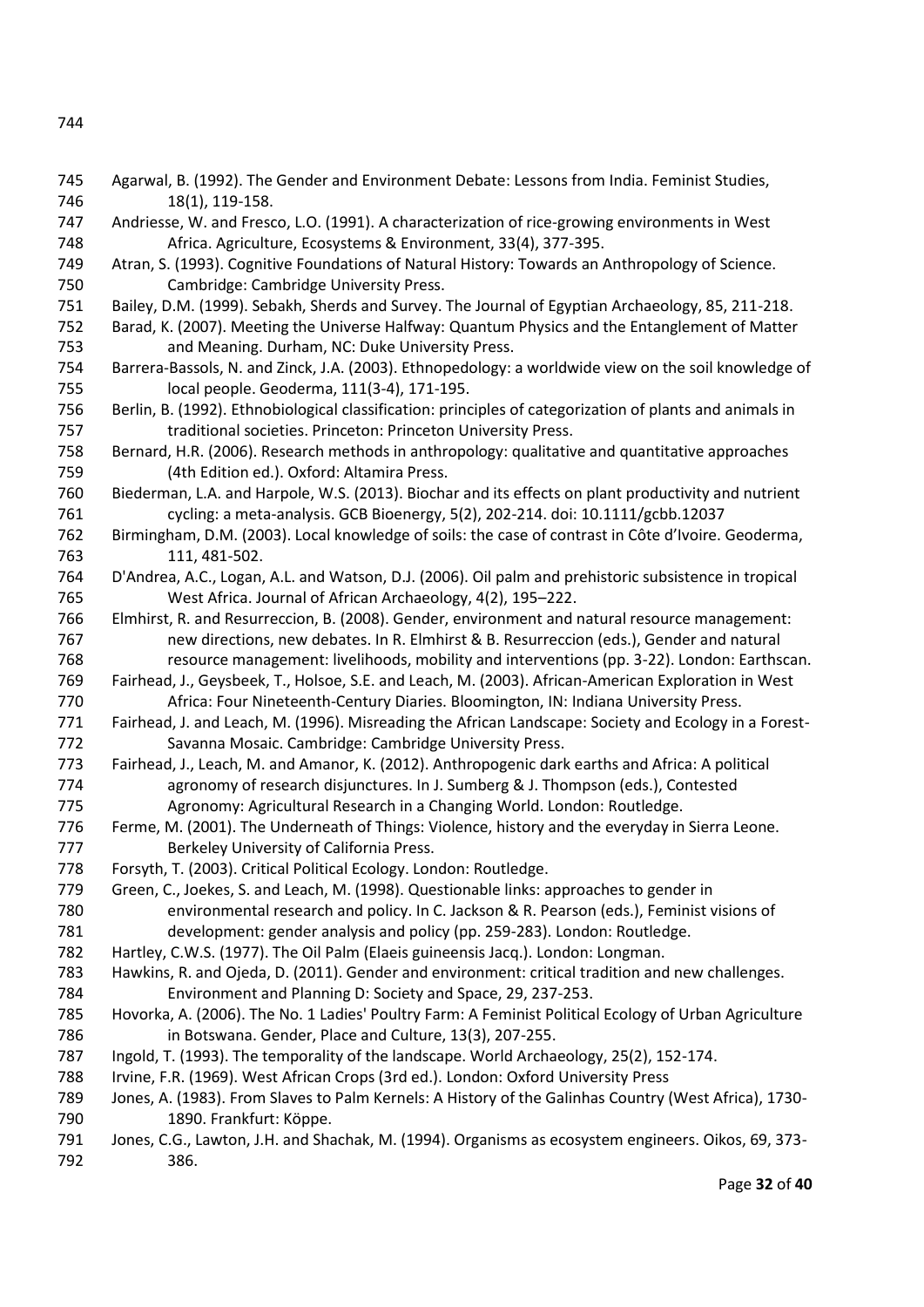- <span id="page-33-1"></span> Leach, M. (1994). Rainforest Relations: Gender and Resource use among the Mende of Gola, Sierra Leone. Edinburgh: Edinburgh University Press.
- <span id="page-33-0"></span> Leach, M. and Fairhead, J. (1995). Ruined settlements and new gardens: gender and soil ripening 796 among Kuranko farmers in the forest-savanna transition zone. IDS Bulletin, 26(1), 24-32.
- Leach, M., Scoones, I. and Stirling, A. (2010). Dynamic Sustainabilities: Technology, environment, social justice. London: Earthscan.
- Lee, J. (2012). Smallholder agricultural carbon projects in Ghana: Benefits, barriers, and institutional arrangements. CCAFS Working Paper no.30, CGIAR Research Program on Climate Change, 801 Agriculture and Food Security (CCAFS). Copenhagen, Denmark. Available online at: [www.ccafs.cgiar.org.](http://www.ccafs.cgiar.org/)
- Lehmann, J. and Joseph, S. (Eds.). (2009). Biochar for environmental management: science and technology. London: Earthscan.
- Leopold, R.S. (1991). Prescriptive Alliance and Ritual Collaboration in Loma Society. (Unpublished PhD Dissertation), Indiana University, Bloomington.
- 807 Logan, A.L. and D'Andrea, A.C. (2012). Oil palm, arboriculture, and changing subsistence practices during Kintampo times (3600–3200 bp, Ghana). Quaternary International, 249, 63-71.
- McCormack, S.A., Ostle, N., Bardgett, R.D., Hopkins, D.W. and Vanbergen, A.J. (2013). Biochar in bioenergy cropping systems: impacts on soil faunal communities and linked ecosystem processes. GCB Bioenergy, 5(2), 81-95. doi: 10.1111/gcbb.12046
- Mies, M. and Shiva, V. (1993). Ecofeminism. London: Zed Books.
- Nightingale, A. (2006). The nature of gender: work, gender, and environment. Environment and Planning D: Society and Space, 24, 165-185.
- Peet, R. and Watts, M. (2004). Liberation Ecologies: Environment, Development, Social Movements, . 816 New York: Routledge.
- Richards, P. (1985). Indigenous Agricultural Revolution: Ecology and Food Production in West Africa. London: Hutchinson & Co.
- Rocheleau, D., Thomas-Slayter, B. and Wangari, E. (1996). Feminist Political Ecology: Global Perspectives and Local Experiences. London: Routledge.
- Schmidt, M.J. (2010). Reconstructing tropical nature: Prehistoric and modern anthrosols (*terra preta*) 822 in the Amazon rainforest, upper Xingu river, Brazil. (PhD Dissertation), Department of Geography, University of Florida.
- Schroeder, R.A. (1999). Shady practices: agroforestry and gender politics in The Gambia. Berkeley, CA: University of California Press.
- Scoones, I. (1999). New ecology and the social sciences: What prospects for a fruitful engagement? Annual Review of Anthropology, 28, 479-507
- Shiva, V. (1989). Staying Alive. London: Zed Press.
- Sillitoe, P. (Ed.). (2007). Local Science vs. Global Science: Approaches to indigenous knowledge in international development. New York: Bergahn Books.
- Sparrevik, M., Field, J.L., Martinsen, V., Breedveld, G.D. and Cornelissen, G. (2012). Life Cycle Assessment to Evaluate the Environmental Impact of Biochar Implementation in Conservation Agriculture in Zambia. Environmental Science & Technology. doi: 10.1021/es302720k
- Sultana, F. (2009). Fluid lives: subjectivities, gender and water in rural Bangladesh. Gender, Place and Culture, 16, 427- 444.
- Sutrop, U. (2001). List task and a cognitive salience index. Field Methods, 13(3), 263-276.
- Thomas-Slayter, B. and Rocheleau, D. (1995). Gender, Environment and Development in Kenya: 839 Perspectives from the Grassroots. Boulder: Lynn Rienner.
- Vayda, A.P. and Walters, B.B. (1999). Against political ecology. Human Ecology, 27, 167-179.
- Walker, P. (2005). Political ecology: where is the ecology? Progress in Human Geography, 29(1), 73- 82.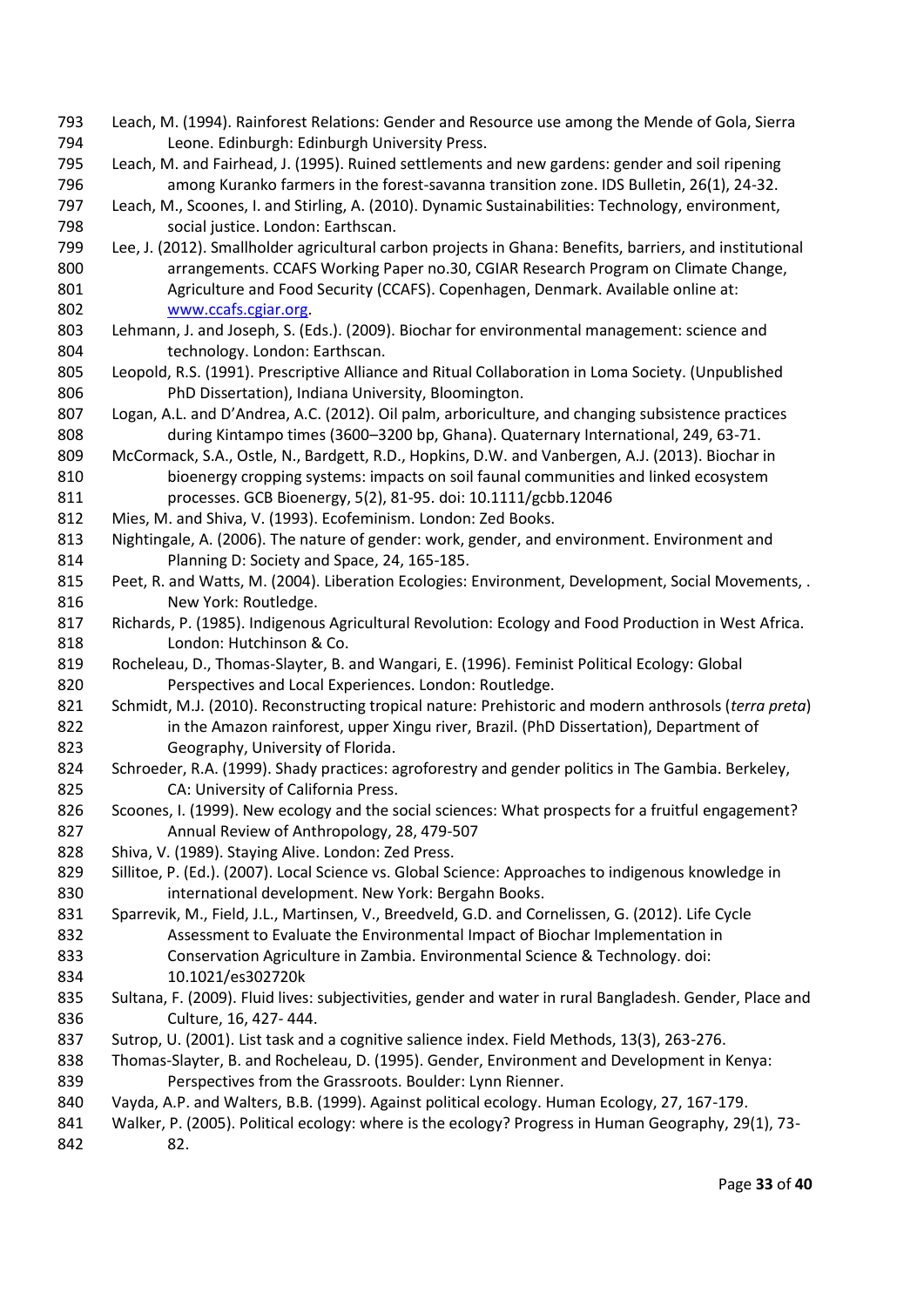- 843 Whitman, T., Nicholson, C.F., Torres, D. and Lehmann, J. (2011). Climate Change Impact of Biochar Cook Stoves in Western Kenyan Farm Households: System Dynamics Model Analysis.
- Environmental Science & Technology, 45(8), 3687-3694. doi: 10.1021/es103301k
- Zimmerer, K.S. and Bassett, T.J. (2003). Political ecology: an integrative approach to geography and environment-development studies. New York: Guilford Press.
- 
- 
- **Figure 1** Fieldwork locations (counties, districts, and village locations) in Sierra Leone (left
- hand side of the map, yellow), and Liberia (right hand side of the map, green).
- Counties/districts that we worked in are coloured darker and close-ups are inset to the bottom
- left and top right of the figure. Map by Victoria Frausin.
- 



- **Figure 2** Most Salient Species (calculated with Sutrop's S) planted in 3 kinds of soil A)
- lowland, B) upland, C) anthropogenic, amongst Loma speaking farmers (m=64, w=51) in Zorzor district, NW Liberia.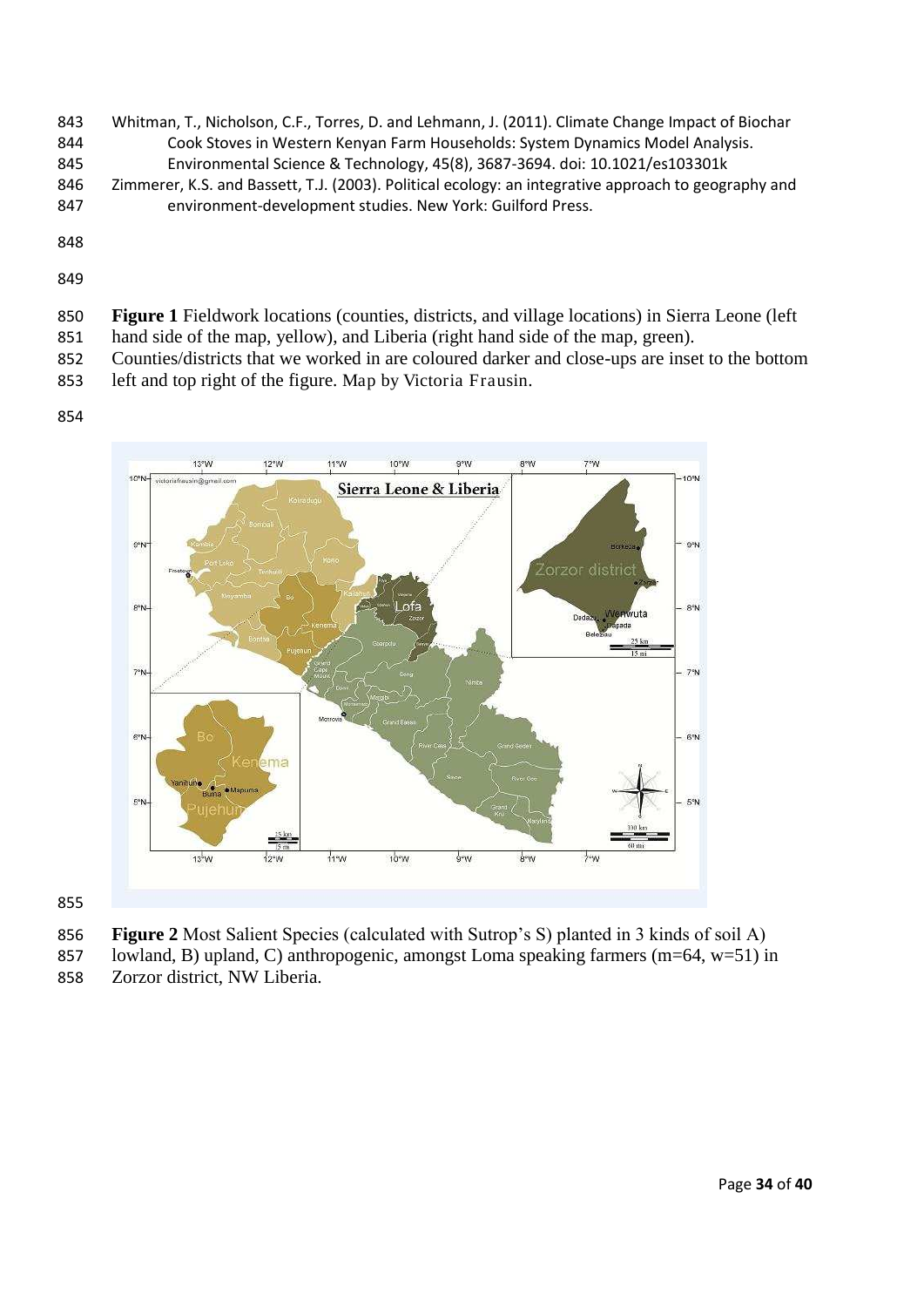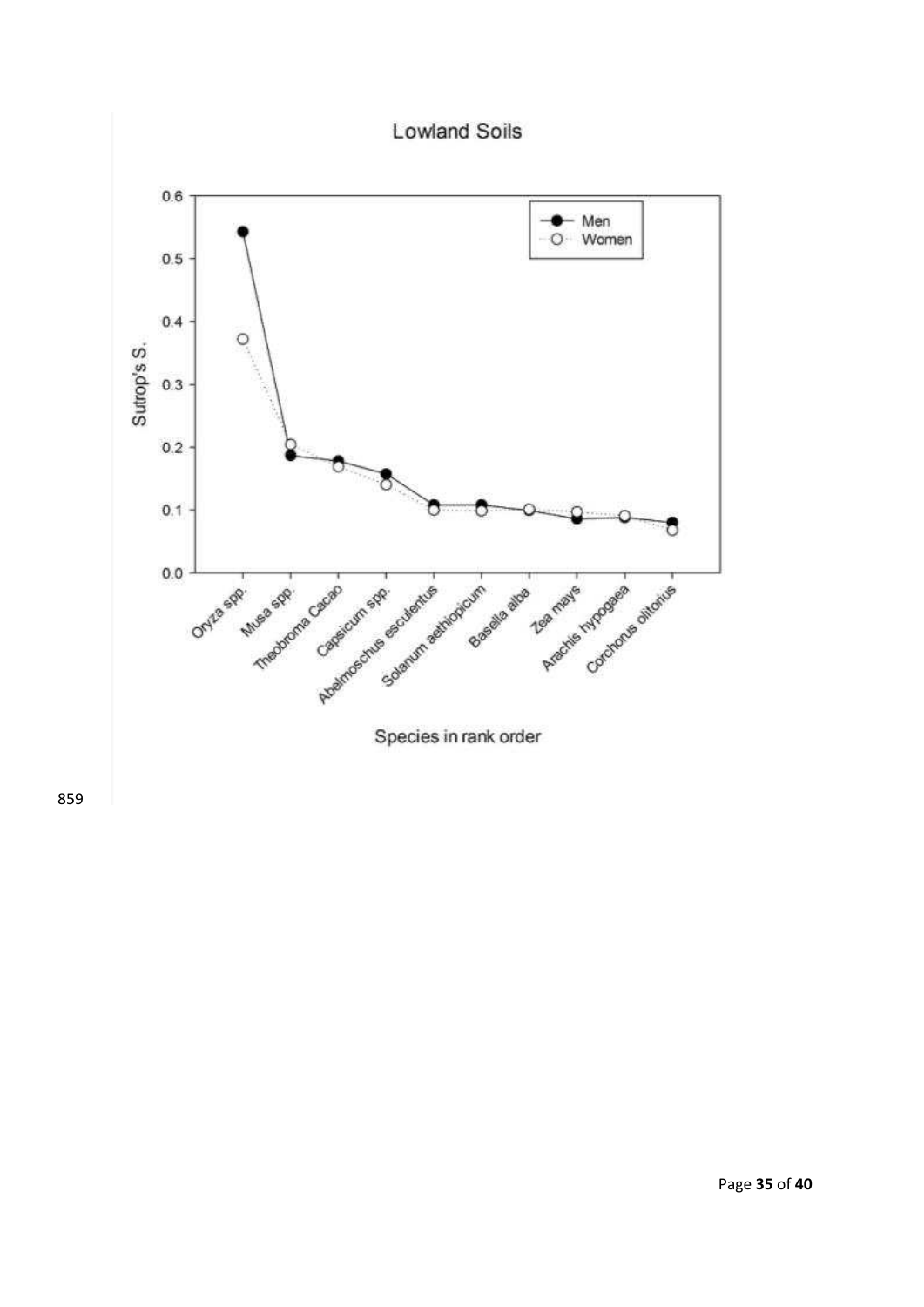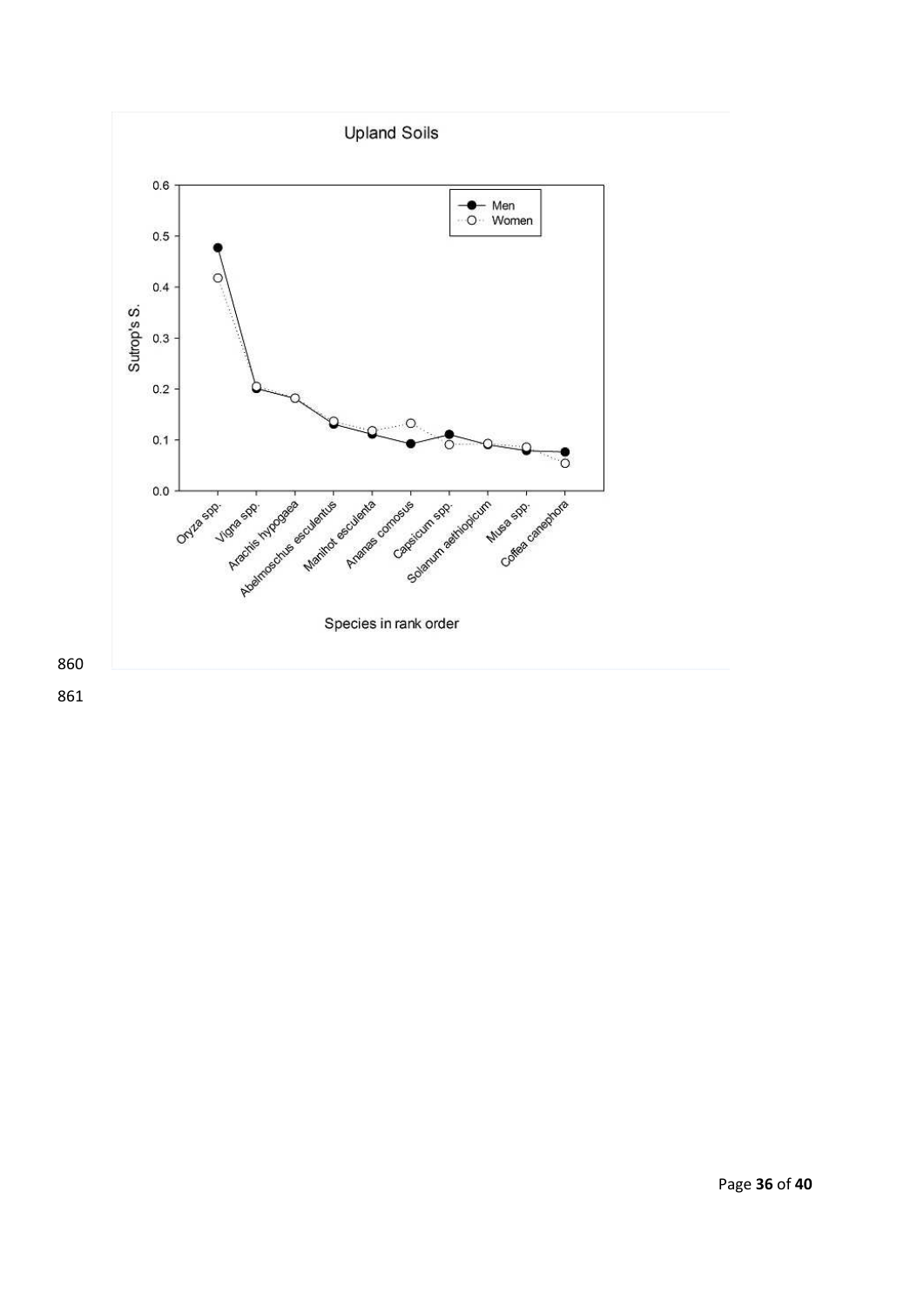| <b>Country Researcher</b> | <b>Activity</b> | Location(s) &<br><b>No. Informants if more</b><br>than one location | Total<br>Gender<br><b>Balance</b><br><b>Male:Female</b> |
|---------------------------|-----------------|---------------------------------------------------------------------|---------------------------------------------------------|
|                           |                 |                                                                     |                                                         |



864 **Table 1**. Sampling frame for researcher roles, activities examined and methods used, 865 locations, number and gender of informants for fieldwork in Liberia and Sierra Leone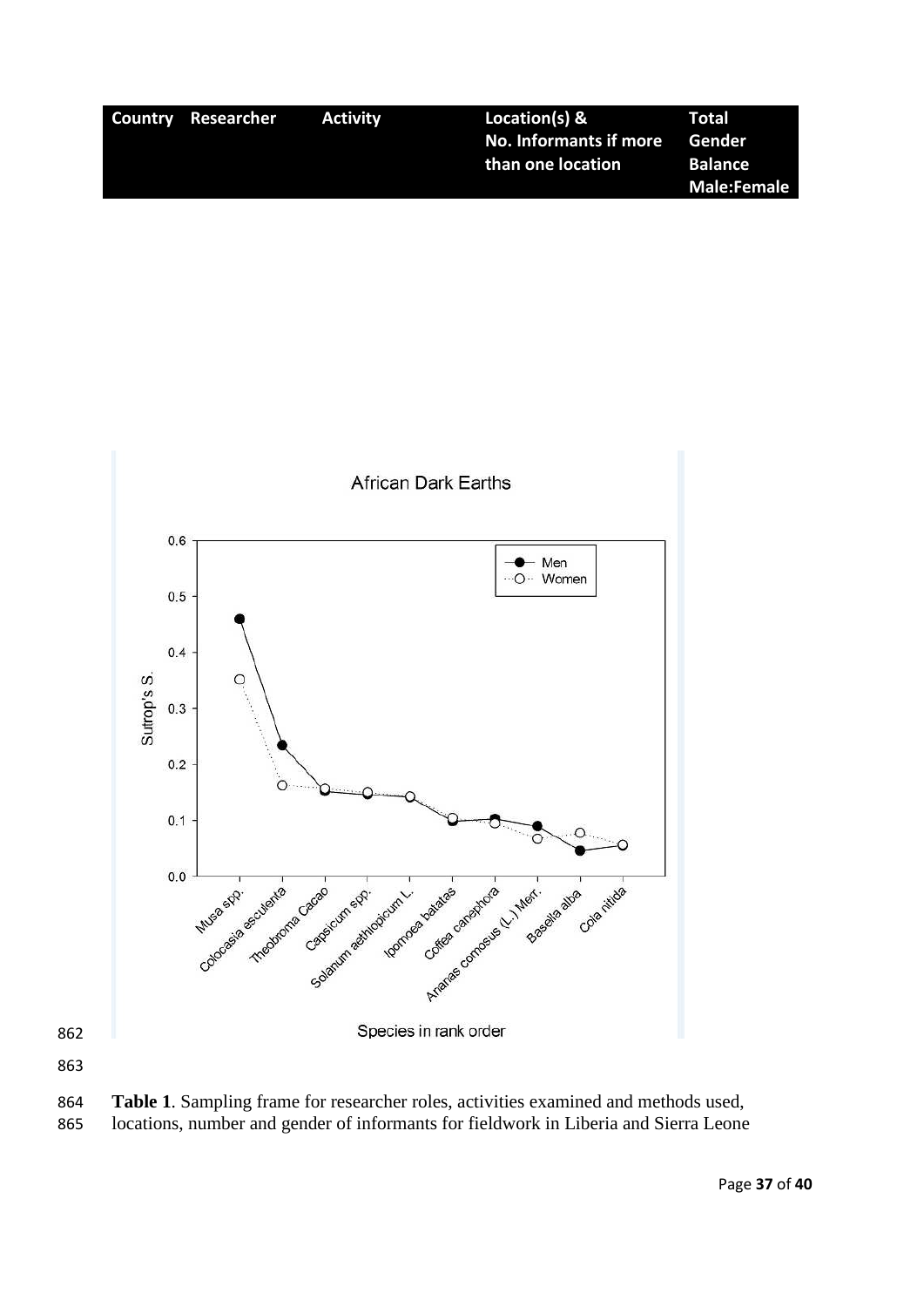| <b>Liberia</b>         | Fraser, Frausin<br>& Narmah | Participant<br>observation and<br>open interviews                                                                                 | Wenwuta                                                                      | 43:52 |
|------------------------|-----------------------------|-----------------------------------------------------------------------------------------------------------------------------------|------------------------------------------------------------------------------|-------|
|                        | Fraser, Frausin<br>& Narmah | Key Informants,<br>(Transect walks,<br>Local Soil and<br>ecology info)                                                            | Wenwuta                                                                      | 7:4   |
|                        | Frausin                     | Participant<br>observation on use<br>of plants leafy<br>edible plants and<br>types of vegetation<br>used for potash<br>production | Wenwuta                                                                      | 6:20  |
|                        | Narmah &<br>Fraser          | Crop freelisting                                                                                                                  | Wenwuta (44), Borkeza<br>(29), Beleziau (18),<br>Dadazu (13), Dapada<br>(11) | 64:51 |
|                        | Narmah &                    | Firewood                                                                                                                          | Wenwuta                                                                      | 6:9   |
| <b>Sierra</b><br>Leone | Fraser                      | freelisting                                                                                                                       |                                                                              |       |

867

868 **Table 2** Loma and Mende soil categories based on colour, name, location and characteristics.

| Color(s)     | $Name(s)$ ,<br>Loma  | $Name(s)$ ,<br><b>Mende</b> | <b>Sites where found</b>                                           | <b>Characteristics</b>                                          | <b>Comments</b>                                     |
|--------------|----------------------|-----------------------------|--------------------------------------------------------------------|-----------------------------------------------------------------|-----------------------------------------------------|
| <b>Black</b> | Plolege              | Porlei                      | Lowland, Swamp                                                     | Clay sand, mud.                                                 |                                                     |
| <b>Black</b> | Plolege <sup>1</sup> | Porlei                      | Upland (non-ADE,<br>shallow top layer<br>or transitional<br>state) | Dirt, no sand or<br>rock, loose,<br>relatively fine-<br>grained | Not all<br>informants<br>agreed on<br>this category |
| <b>Black</b> | Plolege<br>Tulupole  | Porleilei<br>Kawei          | Around towns,<br>farm camps, old<br>spots                          | loose, smooth,<br>fine-grained,<br>fertile, retains<br>water    | ADE                                                 |
| <b>Red</b>   | Korteyage            | Porgboi                     | Hilltop or valley<br>bottom                                        | Rock, sand, mud.<br>Muddy in wet<br>season                      |                                                     |
| <b>Red</b>   | Na-vie,<br>Penai     | Porgboi                     | Lower slopes of the<br>hill and Lowland                            | Clayey. Holds<br>water. Slippery                                | Low areas of<br>rice fields                         |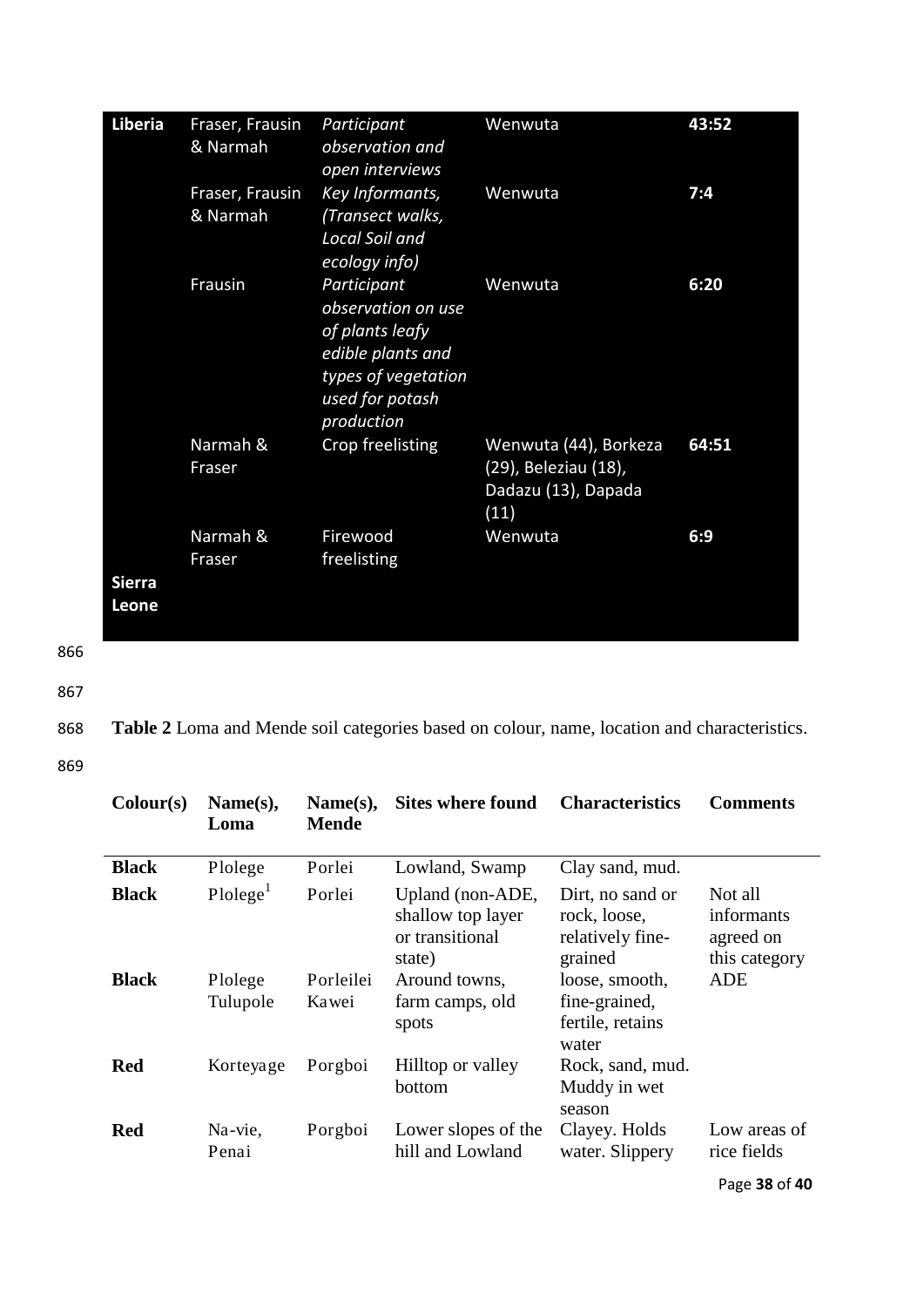|                         |                |         |                       | in wet season,<br>cracks in dry<br>season                                    | can be this<br>soil.<br>Oil<br>production<br>pits often<br>located in<br>these soils |
|-------------------------|----------------|---------|-----------------------|------------------------------------------------------------------------------|--------------------------------------------------------------------------------------|
| <b>Red</b>              | Plogba-<br>gee | Porgboi | Upland                | Loose, no sand,<br>coarse-grained,<br>can be stony,<br>doesn't hold<br>water | These are the<br>typical rice<br>farming soils                                       |
| White                   | Yanziszu       | Porgwee | Upland and<br>Lowland | Sandy                                                                        | Sun can burn<br>plants on it.<br>Used to rub<br>houses                               |
| White/Ye<br><b>llow</b> | Bazi           | Partay  | Swamp subsoil         | Clayey, thick<br>slippery                                                    | Used to make<br>pots                                                                 |
| White                   | Coborgee       | Worgee  | Swamp subsoil         | Chalky                                                                       | Used to rub<br>houses                                                                |

871

# 872 **Table 3** Most salient species used for firewood by Loma women

| <b>Species</b>                   | <b>Loma Name</b> | <b>Times</b><br>mentioned | <b>Salience</b> |      |
|----------------------------------|------------------|---------------------------|-----------------|------|
|                                  |                  |                           |                 |      |
| Funtumia elastica (Preuss) Stapf | Bowolor          | 15                        |                 | 0.60 |
| Macaranga heudelotii Baill.      | Diacolegee       | 13                        |                 | 0.35 |
| Diospyros mespiliformis Hochst.  |                  |                           |                 |      |
| Ex A. DC.                        | Yardyam          | 10                        |                 | 0.23 |
| Margaritaria discoidea (Baill.)  |                  |                           |                 |      |
| <b>G.L Webster</b>               | Tizae            | 9                         |                 | 0.21 |
| Uapaca heudelotii Baill.         | Kudee            | 7                         |                 | 0.14 |
| Canarium schweinfurtii Engl.     | Savagee          | 3                         |                 | 0.05 |
| Harungana madagascariensis       |                  |                           |                 |      |
| Lam. Ex Poir.                    | Kpodogee         | 3                         |                 | 0.05 |
| Albizia zygia (DC.) J.F Macbr.   | Kpakpa           | 3                         |                 | 0.05 |
| Allanblackia floribunda Olv.     | Narmue           | 3                         |                 | 0.04 |
| Myrianthus serratus (Trécul)     |                  |                           |                 |      |
| Benth. & Hook.f.                 | Gbalue           | $\overline{2}$            |                 | 0.03 |
| ?                                | Gbaneh           |                           |                 | 0.02 |
|                                  | Ceaceawogee      |                           |                 | 0.02 |

873

874

875 **Table 4** Plant species used in potash production at Wenwuta Town, Lofa County, Liberia.